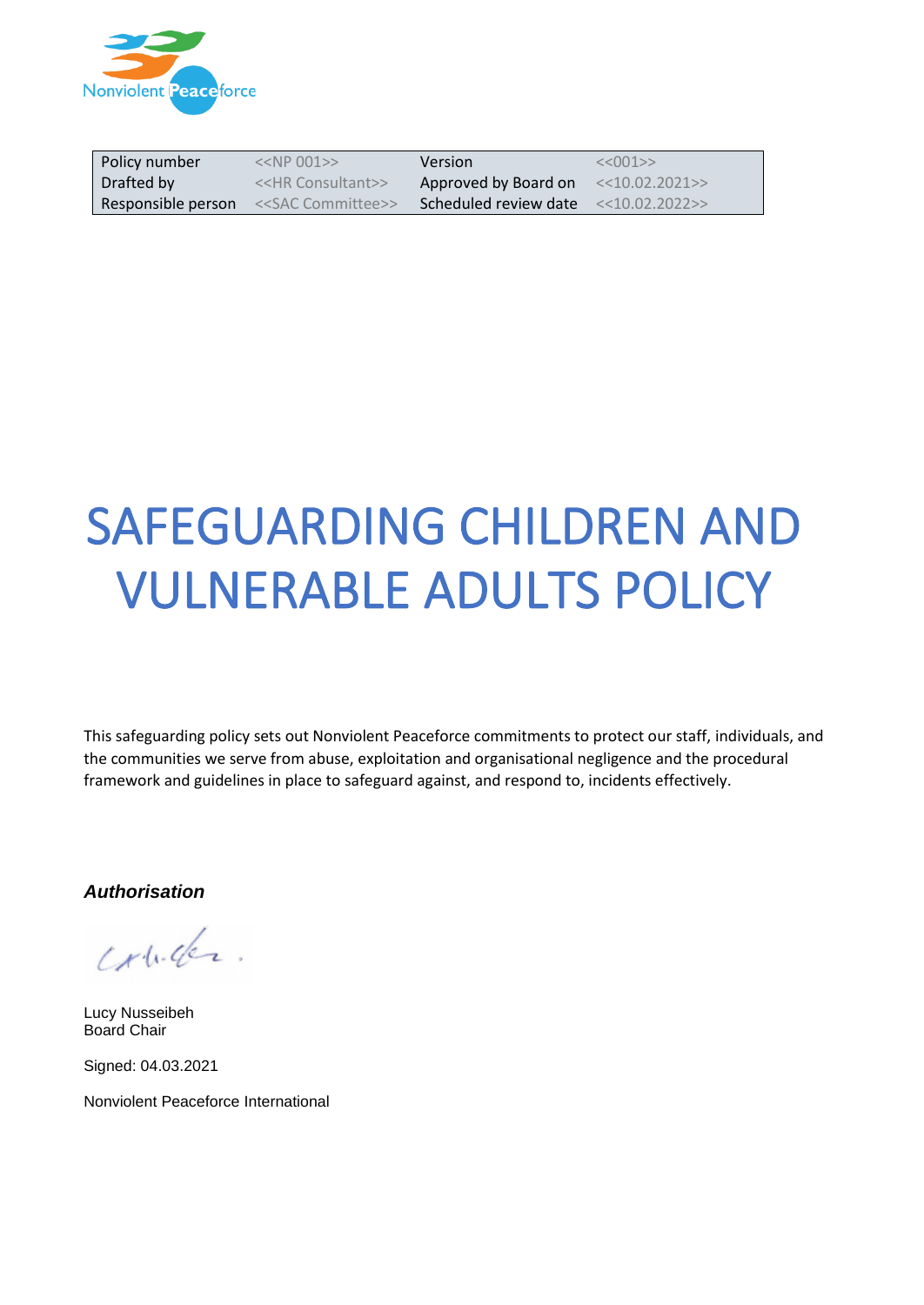

# Contents

| $\mathbf 1$ . |  |
|---------------|--|
| 2.            |  |
| 3.            |  |
| 4.            |  |
| 5.            |  |
|               |  |
|               |  |
|               |  |
|               |  |
|               |  |
|               |  |
|               |  |
|               |  |
|               |  |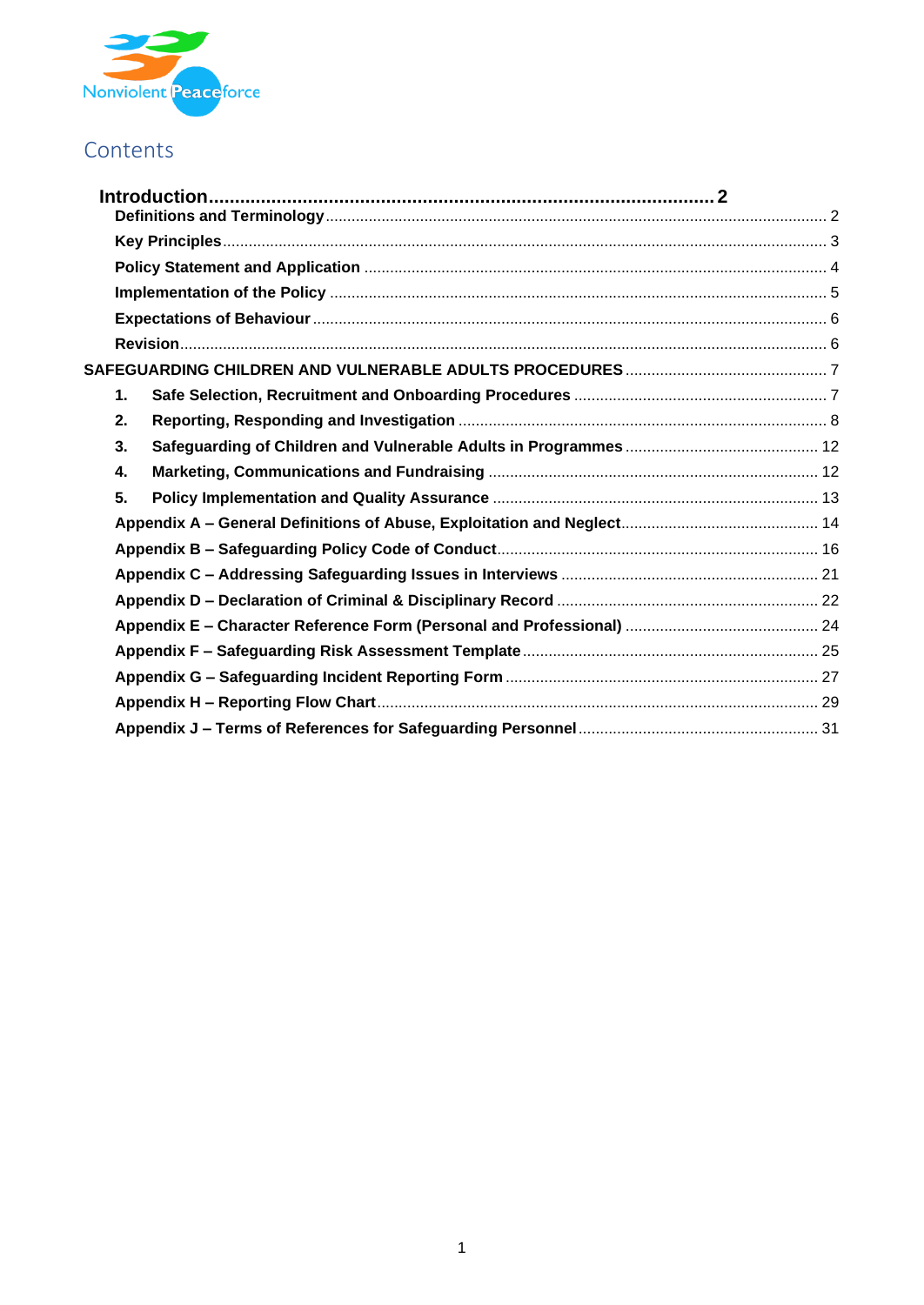

#### <span id="page-2-0"></span>Introduction

Nonviolent Peaceforce (referred hereafter as "**the Organisation**") is a Swiss-registered, global non-profit organisation. The Organisation's mission is to work towards the protection of civilians in violent conflicts through unarmed strategies. The Organisation builds peace side by side with local communities and advocates for the wider adoption of these approaches to safeguard human lives and dignity.

Safeguarding is of paramount importance to Nonviolent Peaceforce. This policy aims to raise staff, representatives, partners, and volunteers' awareness of safeguarding risks and to provide those who have experienced, witnessed or suspect abuse, maltreatment, or neglect with the means to address the matter.

The Organisation is committed to ensuring a safe and respectful environment in all project sites and offices worldwide, including a zero-tolerance towards any form of bullying, harassment and sexual exploitation and abuse of any person that encounters its staff and/or representatives, either directly or indirectly. The Organisation recognizes the additional responsibility of safeguarding children and vulnerable adults that are involved in its programming. Therefore, the Organisation has adopted this Safeguarding Children and Vulnerable Adults Policy (hereafter referred to as "**the Policy**") that covers these specific groups outlining how to prevent, report and respond to safeguarding concerns. This Policy applies to all people regardless of their background, age, class, gender, ethnicity, religion, ability, or sexual orientation.

This Policy does not cover bullying and harassment, including sexual harassment in the workplace, as these matters are already covered in the Organisation's Global Staff Handbook and the Discrimination, Harassment and Sexual Misconduct Policy, 2016.

# <span id="page-2-1"></span>Definitions and Terminology

- 1. "**Safeguarding**" refers to the responsibility and duty of care exercised by the Organisation's staff, representatives, and partners who are in positions of trust and responsibility to protect children and vulnerable adults from the risk of harm, abuse, exploitation, and harassment that may be caused by those staff or representatives through their behaviour, programmes, or activities.
- 2. "**Protection**" refers to the protection of the health, wellbeing and human rights of all people and enabling them to live free from harm, abuse, exploitation, neglect, or death. In the international development sector, it generally refers to protection programming.
- 3. A "**child**" is defined as any person under the age of 18 in accordance with Article 1 of the UN Convention on the Rights of the Child, 1989. The Organisation recognizes that some children may be more vulnerable to abuse due to personal and external circumstances, e.g., sexual orientation, children with disabilities, recent trauma.
- 4. A "**vulnerable adult**" is someone aged 18 or over who is or may need support by reason of disability, age, gender, illness, or external circumstances such as poverty or disaster. S/he is or may be unable to take care of or protect her/himself or against harm or exploitation.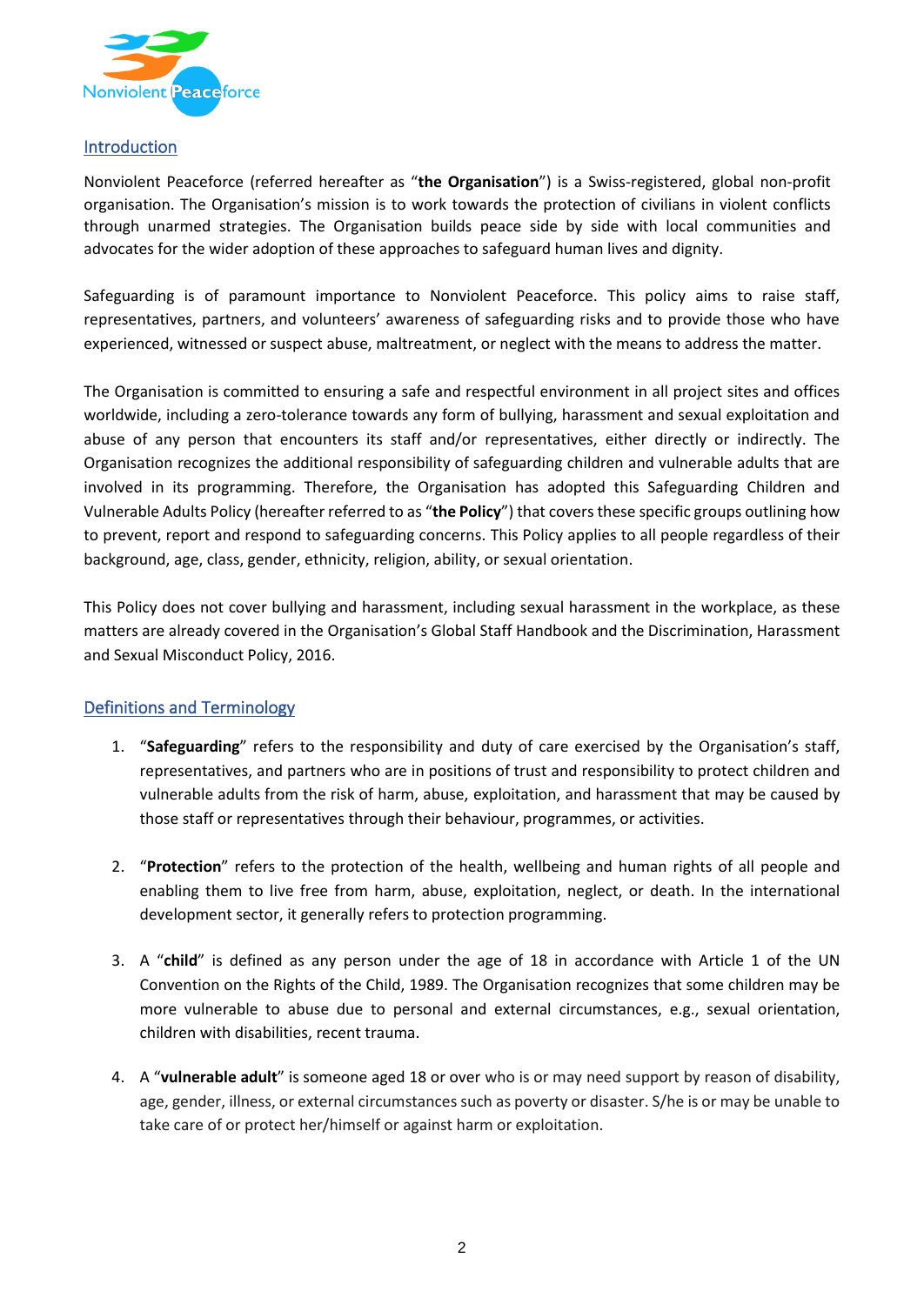

- 5. This Policy aims to protect and safeguard children and vulnerable adults who benefit or are part of programmes and projects supported by the Organisation globally from the **different forms of abuse, exploitation and neglect** that are covered in this Policy, found in "Appendix A".
- 6. This Policy applies to all staff, representatives, and partners of the Organisation:
	- a. "**Staff**" includes all employees that are paid or unpaid, working part-time or full-time for the Organisation.
	- b. "**Representatives**" will include paid or unpaid volunteers, interns, Board members, advisors, consultants, visitors, media and journalists, partners, suppliers, and  $3<sup>rd</sup>$  party contractors who represent the Organisation in some way.
	- c. "**Partners**" or **"Suppliers"** refers to any local or international organisation that the Organisation enters into a contractual agreement with to implement its activities and programmes.
- 7. "**Safeguarding Officer(s)**" One or two members of the senior management team who are in designated positions of authority to receive safeguarding concerns and to act on these. They will keep a detailed register of all safeguarding issues raised and how they were dealt with including how historical allegations have been dealt with separately. (Refer to Appendix J of the Safeguarding Procedures for the roles and responsibilities of Safeguarding Personnel.) They support Safeguarding Focal Persons who are in-country or specific to projects.
- 8. "**Designated Safeguarding Director**" a designated member of the Board of Directors who oversees the compliance of this Policy and Procedures as well as safeguarding more generally. They should also ensure that "Safeguarding" is a standing agenda item at the Board and will report to the Chair of the Board.

# <span id="page-3-0"></span>Key Principles

Safeguarding children and vulnerable adults must follow the following key principles:

- **Best interest** all safeguarding actions must be taken in the best interest of the complainant or survivor.
- **Accountability and transparency**  The creation of a culture and environment in which they are valued, listened to, and their right to be safe is upheld, and where safeguarding concerns are reported and dealt with quickly and appropriately.
- **Prevention**  The reduction and management of risk where staff and representatives have direct or indirect contact with those involved in activities and service provision.
- **Reporting**  Clear reporting and management lines where concerns can be raised and managed in a timely and appropriate manner are clear and known to staff, representatives, partners, and beneficiaries.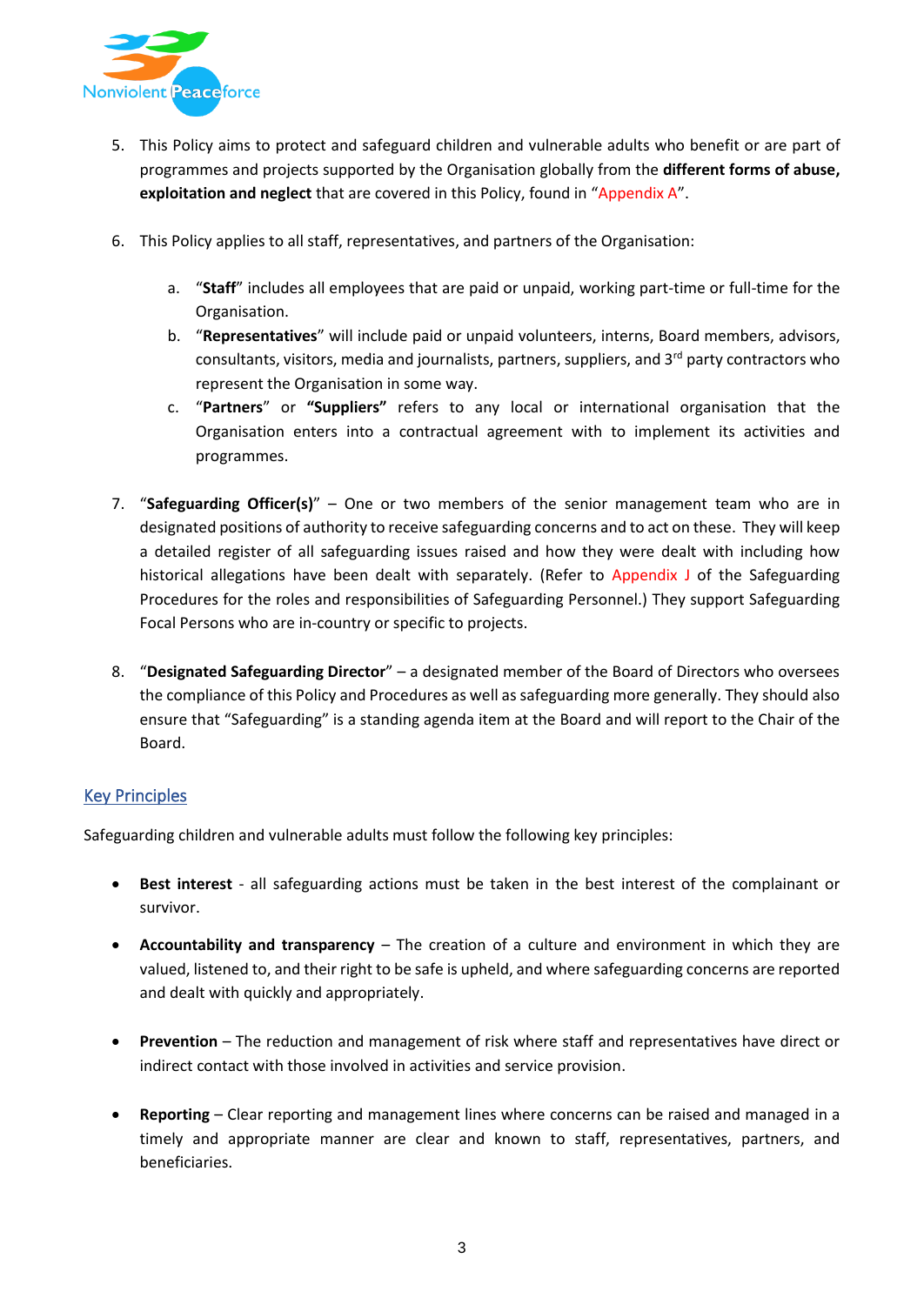

- **Response**  Taking immediate steps are taken to prevent further harm and investigate and deal with concerns appropriately, including working together with other organisations that have a responsibility to safeguard and protect children and vulnerable adults.
- **Learning**  Ensure lessons learnt are swiftly incorporated back into improving this Policy, procedures, and safeguarding practice by the Organisation.

# <span id="page-4-0"></span>Policy Statement and Application

- 1. This Policy seeks to ensure that the protection of children and vulnerable adults is paramount in every area of work at the Organisation, such as programmes, fundraising, communications (internal and external), gender sensitivity, Human Resources, IT and Finance, and should be reflected in other organisational policies.
- 2. This Policy applies to all staff, representatives and partners of the Organisation as listed in the definitions and terminology section of the policy. Partner agencies including downstream, implementing partners working with the Organisation will required to comply with this Policy and its processes unless and until such time that they have organisational policies of their own that are based on similar standards.
- 3. All managers within the Organisation are expected to promote this Safeguarding Policy and are accountable for its implementation, including ensuring new hires undergo thorough safeguarding orientation, and all existing representatives undergo regular refresher training to ensure everyone understands fully the expectations around behaviour, how to manage risks, and how to report and respond to any safeguarding allegations.
- 4. Reporting suspected or actual abuse is a mandatory and professional obligation of staff and representatives. We are all required to play an appropriate part in holding everyone who carries out duties on behalf of Nonviolent Peaceforce or who is perceived as representing the Nonviolent Peaceforce mission accountable. Failure to report concerns to Safeguarding Officers of the Organisation can lead to disciplinary action or dismissal. This applies even to those staff or representatives who have no direct contact with children and vulnerable adults in the course of their work.
- 5. This Policy and the accompanying Procedures are based on international standards, UN Conventions and International Safeguarding Standards, such as:
	- o UN Convention on the Rights of the Child 1989;
	- o UN Convention on the Elimination of Discrimination against Women (CEDAW), 1979;
	- $\circ$  UN Convention on the Rights of Persons of Disabilities, 2006;<sup>1</sup>

<sup>1</sup> <https://www.un.org/development/desa/disabilities/convention-on-the-rights-of-persons-with-disabilities.html#Fulltext>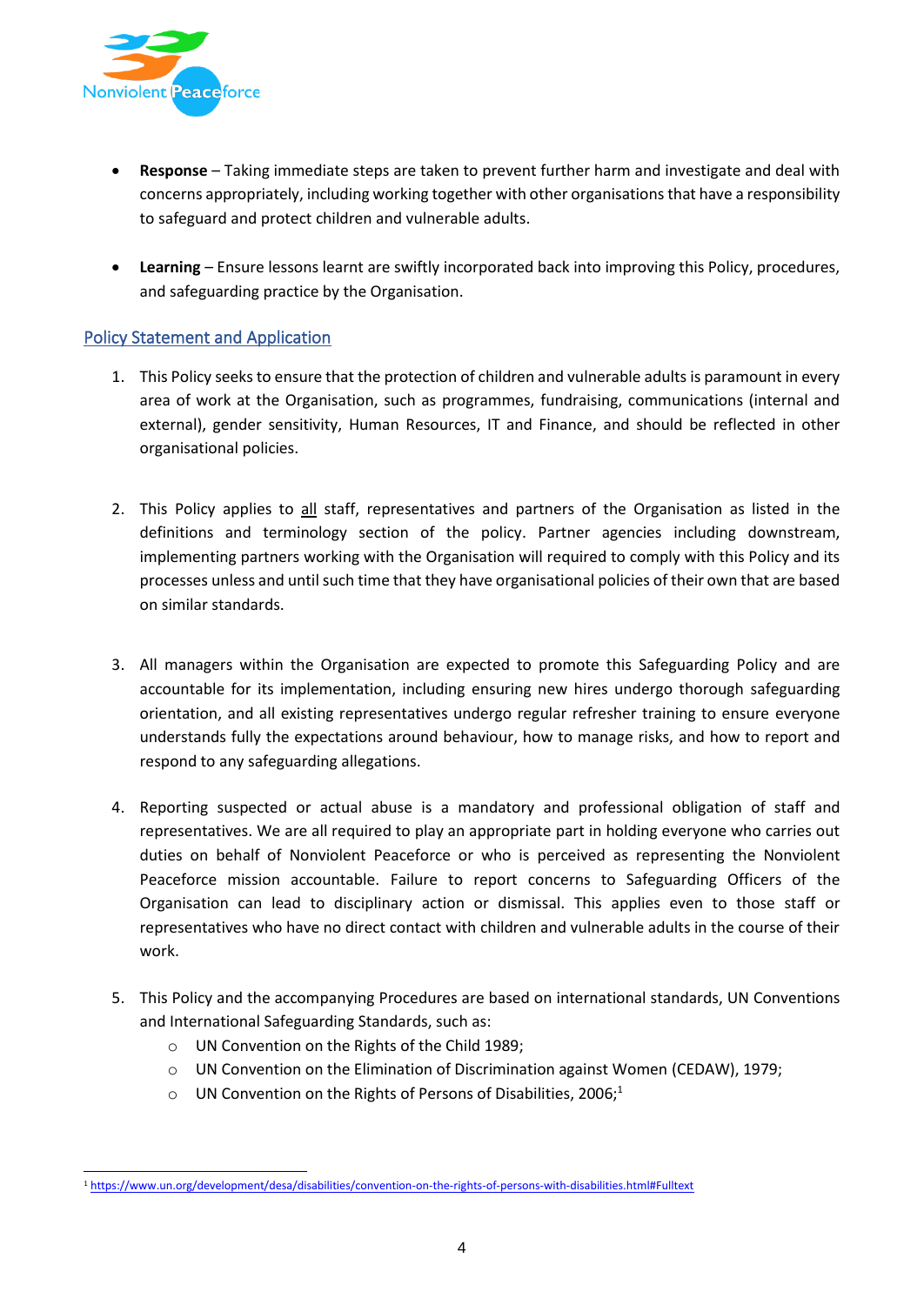

- $\circ$  Inter-agency Standing Committee on Preventing Exploitation and Abuse (IASC PSEA);<sup>2</sup>
- o DFID Enhanced Due Diligence Standards adopted by USAID and other institutional donors.<sup>3</sup>

Where there is a discrepancy between national laws, international standards, or this Policy, the higher standard will prevail.

#### <span id="page-5-0"></span>Implementation of the Policy

- 1. The implementation of this Policy lies with the senior leadership and is overseen by the Safeguarding Officers (SO) and the Designated Safeguarding Director and/or Safeguarding & Accountability Committee. As part of the Organisation's commitment to safeguarding, it will ensure that:
	- All recruitment and human resources management procedures include a risk assessment and proper background checks (see Section 1 of the Procedures);
	- Staff and representatives are inducted and trained in this Policy (see Section 2 of Procedures);
	- All staff and representatives will be required to sign the Statement of Commitment form and abide by the Code of Conduct (Appendix B) as a condition of their engagement with the Organisation;
	- Procedures for dealing with allegations of abuse against staff, representatives, and those of partner agencies are communicated clearly;
	- Each country programme or project location (as far as reasonably possible) has at least one named safeguarding focal person who will receive concerns and report to the Safeguarding Officer at Head Office;
	- All media and communications protocols where children and vulnerable adults featured comply with Section 4 of the Procedures;
	- Partner agencies are informed of the Organisation's expectations of them around this Policy and procedures, and arrangements are in place to safeguard and respond to any safeguarding concerns, including arrangements for sharing information (Section 5 of the Procedures). The Organisation has a responsibility to support partner organisations' compliance with this Policy, and assist them in developing their own Policies and Procedures fit for their context
- 2. There is a Designated Safeguarding Board Committee (the Safeguarding and Accountability Committee – SAC) where concerns can be brought to the Organisation's Board. Additionally, safeguarding shall be a standard agenda item at Board meetings. The Safeguarding Officers shall provide the Designated Safeguarding and Accountability Board Committee current data (in a confidential way) on compliance with this Policy as well as challenges to managing safeguarding risks in the organisation.
- 3. A culture that respects and protects children and vulnerable adults is cultivated in the organisation, led by the Board and senior leadership.
- 4. Children, vulnerable adults, and all those who benefit from the Organisation's projects and

<sup>2</sup> <https://interagencystandingcommittee.org/inter-agency-standing-committee/iasc-six-core-principles-relating-sexual-exploitation-and-abuse> (Amended Sept 2019)

<sup>3</sup> <https://www.gov.uk/government/publications/dfid-enhanced-due-diligence-safeguarding-for-external-partners>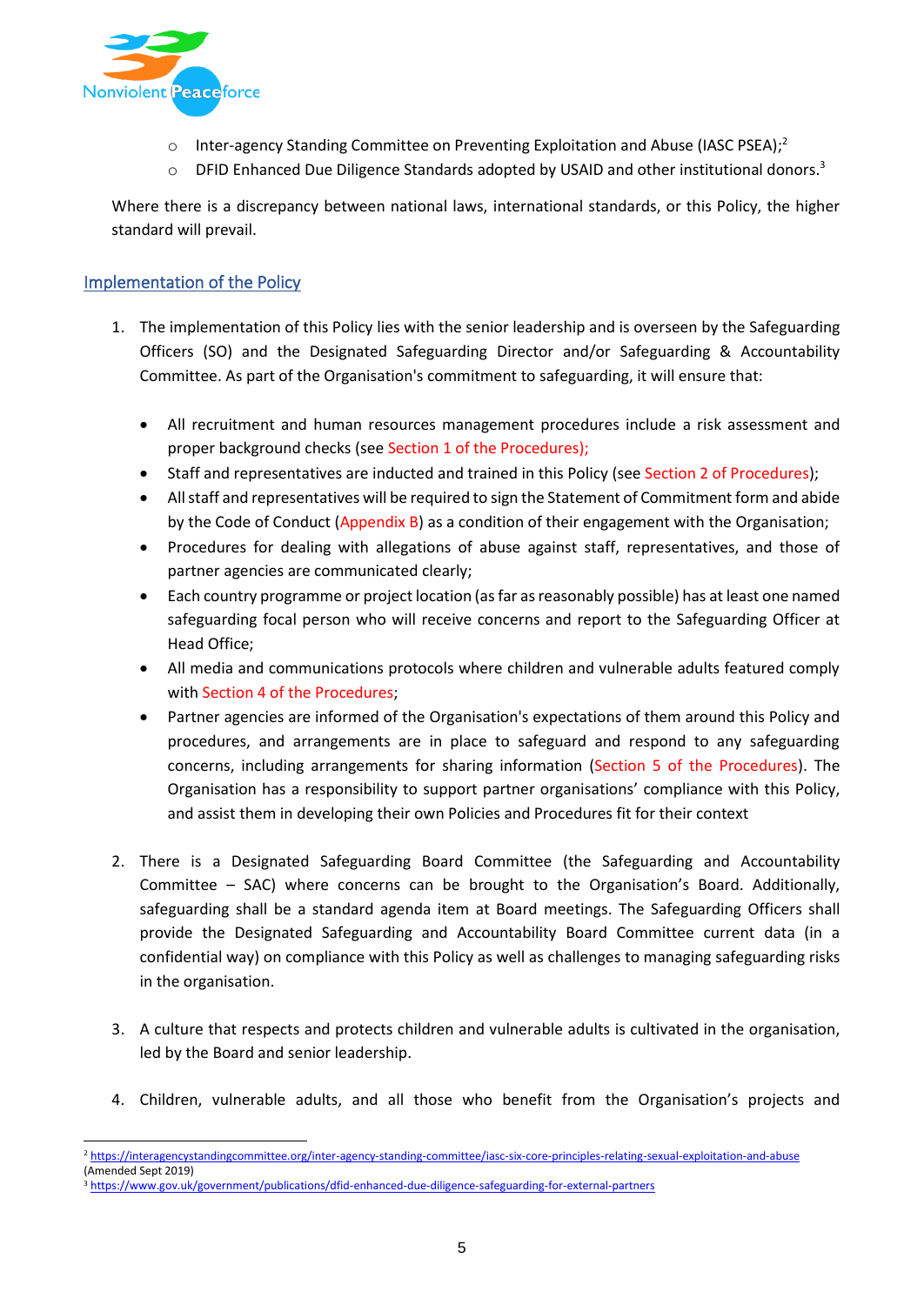

programmes must be provided with every opportunity to have their voices heard through feedback and complaints mechanisms which the Organisation will set-up, including sharing concerns around the behaviour or activities of the Organisation, its representatives, and partners. Such mechanisms will be appropriate to the age, gender, and context of those who participate in the Organisation's programmes.

### <span id="page-6-0"></span>Expectations of Behaviour

The Organisation's Safeguarding Policy Code of Conduct (CoC) takes the best interests of the children and vulnerable adults with whom it works with as its primary consideration and outlines appropriate and expected standards of behaviours of its staff and representatives towards all children and vulnerable adults. The Code of Conduct:

- specifies appropriate behaviour required of staff and representatives while they are engaged in, working for, or working on behalf of, the organisation;
- reduces the risk of inappropriate behaviour thereby mitigating the risk of misplaced allegations; and
- ensures that children and vulnerable adults feel safe when in contact with the Organisation's staff and representatives.

It is a mandatory requirement that all staff and representatives adhere to the CoC within and outside the workspace and will sign their commitment.

All partner agencies must be made aware of the CoC and are expected to sign and fully comply with all its provisions. This should be included in all Memoranda of Understandings, contracts, sub-awards, and all other partnership arrangements.

Any breach of the Policy and/or CoC will result in consequences for its staff, representatives, and will vary depending on their relationship to the Organisation and the nature of the misbehaviour. Steps followed and consequences could include:

- An internal or external investigation into the alleged breaches;
- Disciplinary action or immediate dismissal;
- Referral to the national police authority and, in cases of grave violations, to the police at the country of origin of the perpetrator;
- Suspension and/or ceasing of activity, relationship, funding, or engagement; and
- Suspension and/or cancellation of the contract or partnership.

The Organisation will also be required to share specific information with donors' relevant regulatory bodies, law enforcement and protection agencies as appropriate.

#### <span id="page-6-1"></span>Revision

This Policy will be revised every two years to ensure compliance with international standards and updated legislation, as well as incorporating lessons learned.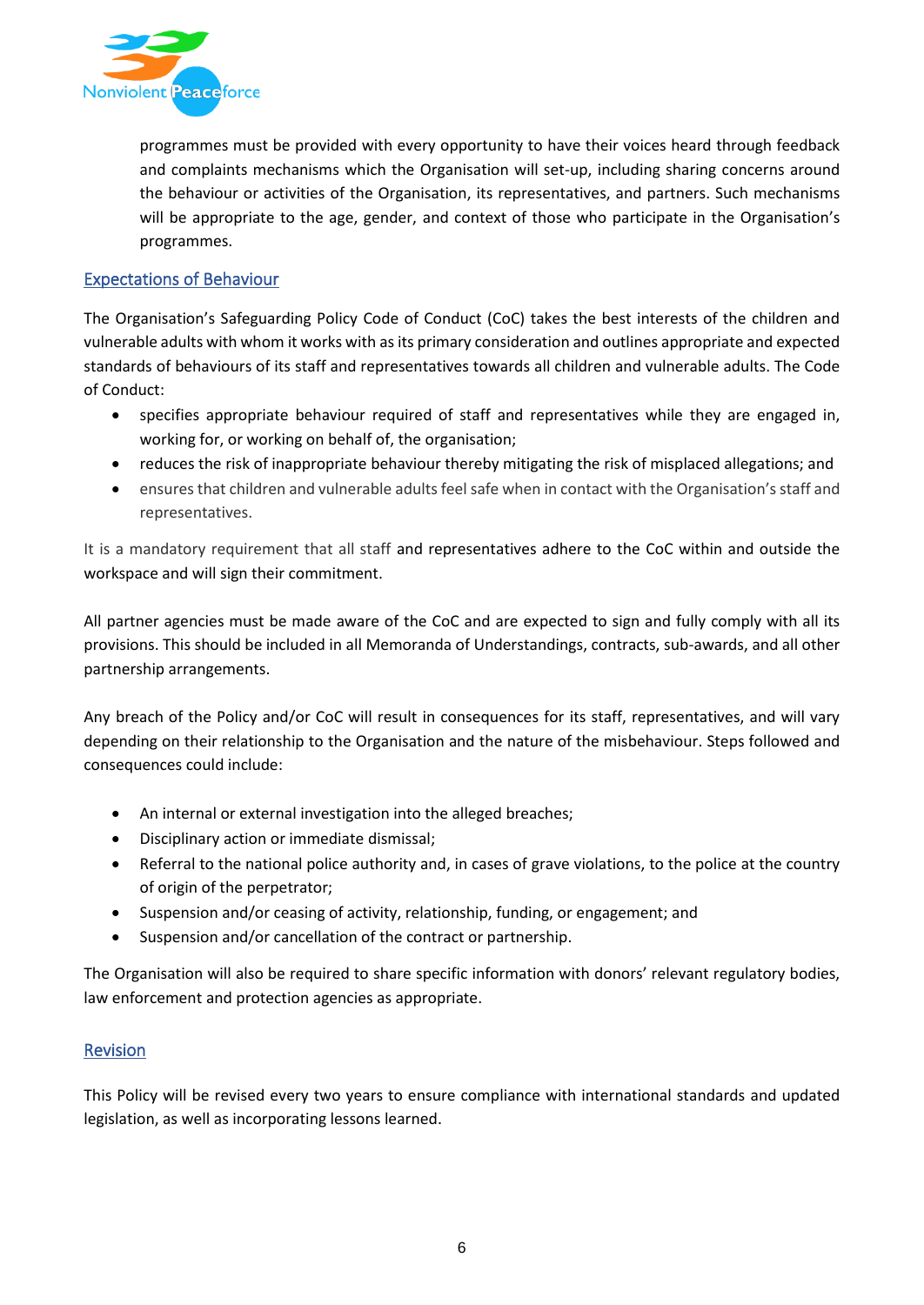

#### Alignment with Existing Organisational policies

This Policy will be read together with:

- o NP Global HR Manual
- o NP Child Safeguarding & Ethical Conduct policy
- o Grievance Policy
- o Whistleblowing Policy
- o Discrimination, Harassment and Sexual Harassment Policy
- o NP Recruitment Policy, 2019

In the event of inconsistency in policies, the higher standard will apply.

# <span id="page-7-0"></span>SAFEGUARDING CHILDREN AND VULNERABLE ADULTS PROCEDURES

# <span id="page-7-1"></span>1. Safe Selection, Recruitment and Onboarding Procedures

The Organisation is committed to ensuring that safeguarding is integrated into all selection, recruitment, and onboarding processes. Hiring managers will ensure that:

- All job descriptions and job postings must detail responsibilities, to include:
	- o The qualifications and experience required, and any additional criteria if working directly with children and/or vulnerable adults
	- $\circ$  The competencies and qualities that the applicant should be able to demonstrate when in direct contact and indirect contact with children and vulnerable adults
	- o How these competencies and qualities will be tested and assessed during the selection process, and what checks and references will be required (including for those candidates applying from both inside and outside Switzerland)
- All job descriptions and job postings must state that the Organisation has a zero-tolerance towards abuse and exploitation of all people and that successful candidates will be expected to comply with this policy and other policies.
- Candidates who are selected for an interview will be asked to read this Safeguarding Policy and Code of Conduct (CoC) only (not the Procedures) in advance of their interview (Appendix B). This will be sent to candidates, together with the invitation for an interview.
- All hiring managers must have taken training in safeguarding and undertake the responsibility to include specific, standardized safeguarding questions in interviews (see examples in Appendix C). Hiring managers should pay particular attention to gaps in an individual's employment history and frequent changes in employment.
- All candidates selected for an interview will be required to provide proof of identity (passport, driver's license, original ID documents) and certificates to prove professional qualifications at the time of interview. Permission should be sought to take a copy based on data protection regulations. Successful candidates will be required to provide originals of these documents to be checked against these copies. The HR Department should confirm the documents are genuine, original, and unchanged, and belong to the person who has provided them.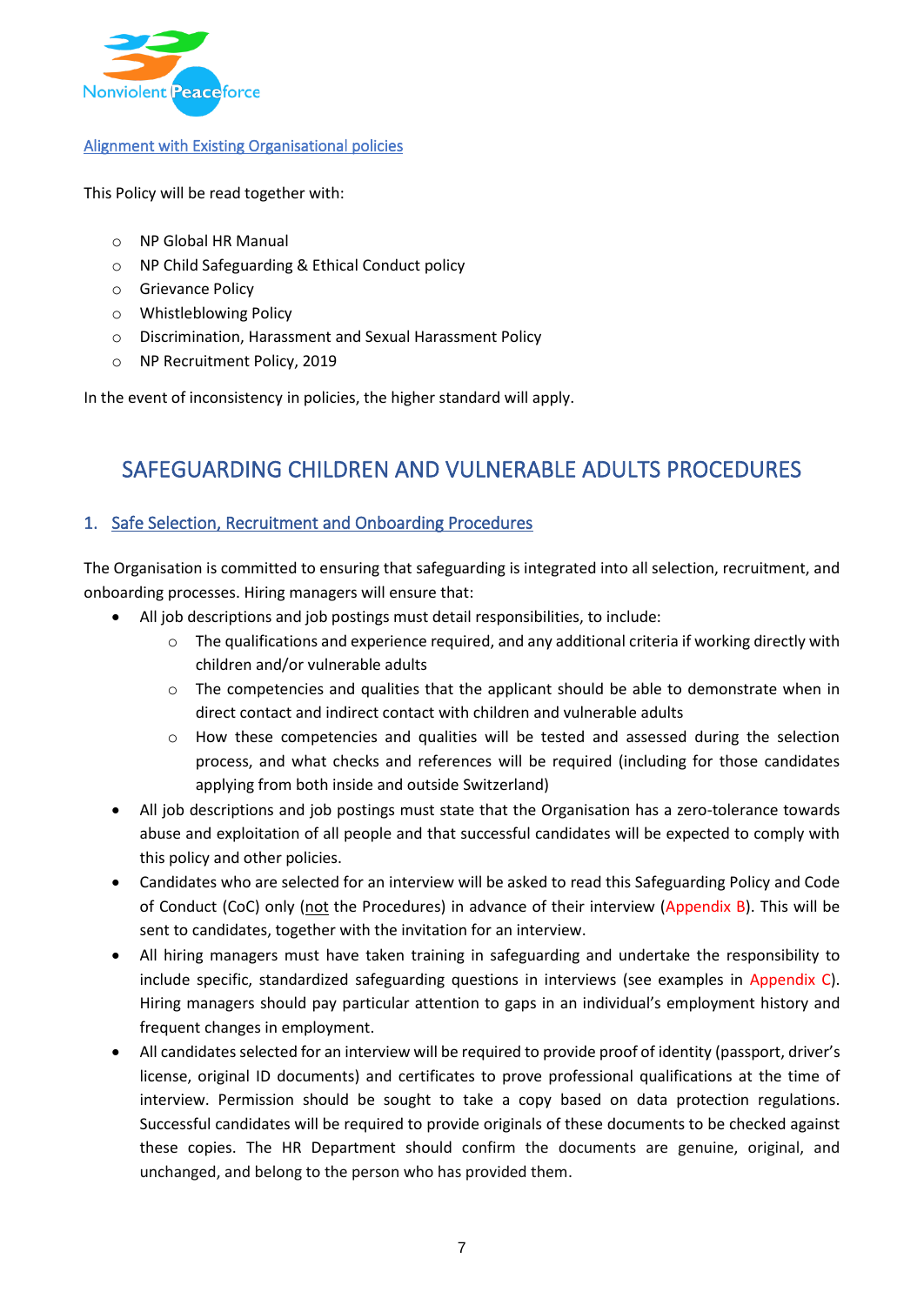

- Before commencing work or within the first week, all new staff and representatives will be required to sign the Statement of Commitment in this policy together with the Code of Conduct (Appendix B) and a Self-Declaration of Criminal and Disciplinary Record (Appendix D). Signed copies will be kept with personnel HR records.
- All new Job Descriptions will be risk assessed and successful candidates who will have responsibility for or have direct or indirect access to children and vulnerable adults will be required to undertake a mandatory police background check (appropriate to the role, responsibility, and access).
- Whenever the local situation and legislation allows it, all successful candidates who will have responsibility for or have direct or indirect access to children and vulnerable adults will be required to undertake police checks in the countries that they have resided in within the last 5 years. The application process for criminal records checks or 'Certificates of Good Character' varies from country to country.
- The HR Department will obtain a minimum of three (3) references for all prospective employees and representatives (e.g., from the individual's current line manager, human resources department, previous line manager, and a character reference from a professional person). References from family members or friends will not be accepted. References will be verified in person or by phone by the individual's line manager and/or HR. Where given references cannot be verified in this way, the HR Department will contact previous employers other than those cited as referees.

#### **On Appointment:**

- All new hires as staff, representatives or Board Members will go through an onboarding process. All staff and representatives must have a safeguarding and code of conduct orientation within two weeks of their starting. This must be recorded on their personnel file.
- The end of probation period interview with the individual's line manager will include an assessment of the commitment of the staff or representative to following this Safeguarding Policy and the Code of Conduct.
- A mandatory refresher workshop will be provided to staff and representatives annually.

#### <span id="page-8-0"></span>2. Reporting, Responding and Investigation

#### **2.1 Be Alert**

Staff and representatives who come into contact with children and vulnerable adults, whether directly, through partners or via advocacy and campaigns should always:

- Be alert to potential indicators of abuse, neglect, exploitation, or harassment and recognize that a child or vulnerable adult may need help;
- Be alert to the possible risk which the Organisation or its representatives may pose to children and vulnerable adults because of the culture of trust;
- Be able to respond appropriately when a safeguarding concern is raised;
- Ensure their behaviour always complies with the Code of Conduct;
- Conduct a safeguarding risk assessment before any activity, programme or when managing investigations (Appendix F)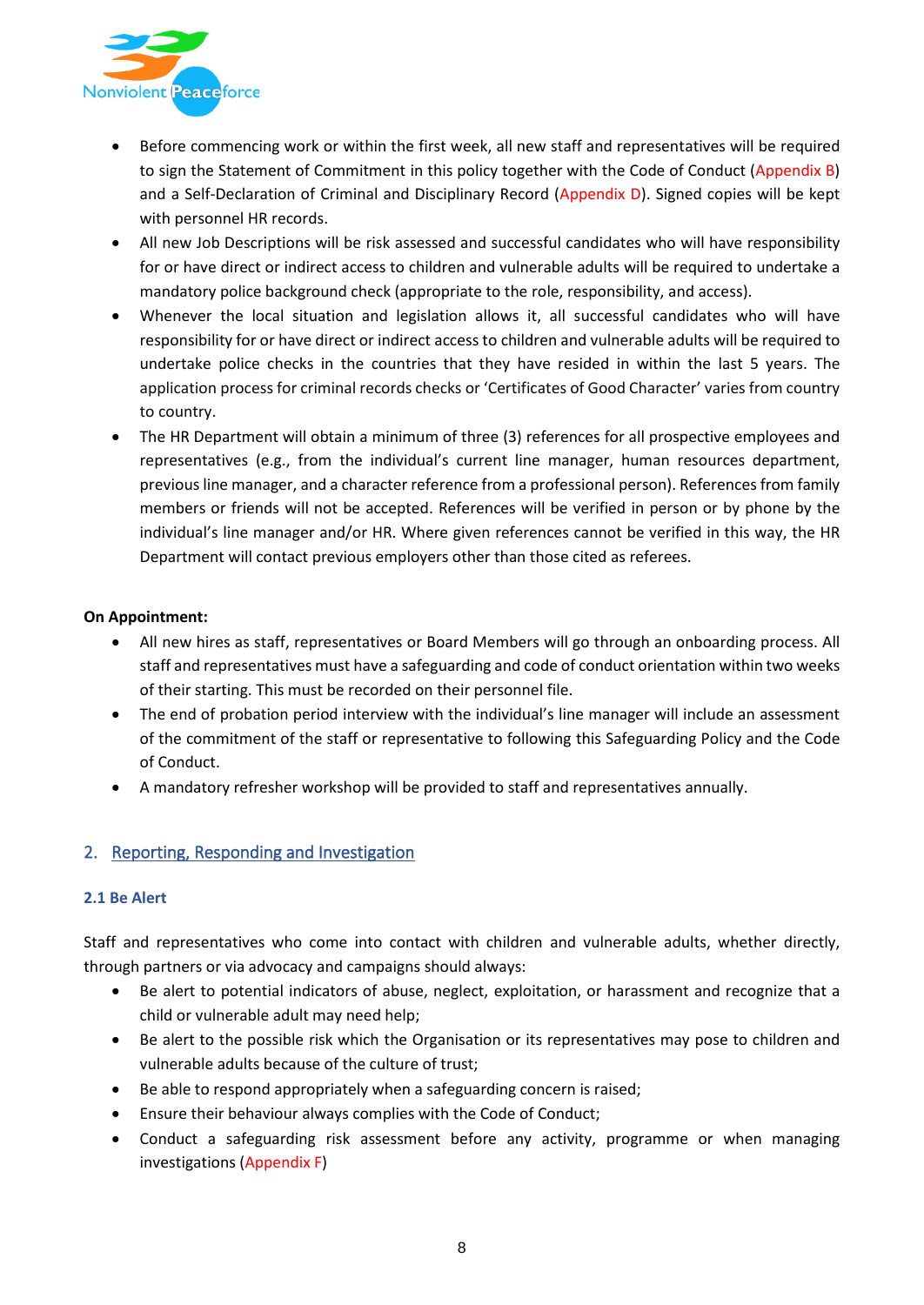

#### **2.2 How to Report**

- To report any incidents of abuse, exploitation, neglect, harm, and/or harassment, regardless of whether it needs medical intervention or not, staff are requested to contact the Head of Mission and/or lead Safeguarding Officer on where they are based;
- If the child or vulnerable adult is suffering from a serious injury, the staff member/manager must seek medical attention immediately and must inform the appointed Safeguarding Officer or Focal Person if in the field;
- If the alleged incident involves a staff or representative of the Organisation or is connected to the Organisation's operations or activities, the staff member/manager must inform the Safeguarding Officer or Focal Person immediately;
- If the matter is a crime, a report may be made to the local law enforcement agency if it does not put the complainant at greater risk;
- All communication must be recorded using the agreed Safeguarding Incident Report Form (refer to Appendix  $G$ ). A copy of this form should be sent under confidential cover to the named Safeguarding Officer(s) (or Designated Safeguarding Trustee as deemed appropriate) within 24 hours. Electronic copies saved in the protected drive and paper copies kept under lock and key. Any reports of concern should be always kept confidential i.e., only shared with those who need to know;
- Staff who need further guidance or who are not satisfied with how their concern or complaint has been addressed by the relevant mission, should contact the lead Safeguarding Officer and/or HR Manager at HQ.

#### The Organisation's staff and representatives **should not**:

- Investigate the alleged incident themselves
- Make assumptions or offer alternative explanations
- Promise total confidentiality; instead, they should give assurance that the information will only be shared with the Safeguarding Officer

#### The Organisation's staff and representatives **should**:

- Send a Safeguarding Incident Report Form (refer to Appendix G) to the Safeguarding Officer no later than 24 hours from the concern arising. Where possible, the report should record the incident in the words of the child and/or vulnerable adult who made the disclosure. The report should include as much detail as possible i.e., time, date and place of incident/s, persons present and what was said.
- Sign and date the written record

#### **2.3 Responding to Disclosures**

Children and vulnerable adults may indicate that they are being harmed in several ways (refer to Appendix A). If someone tells you or you observe that they are uncomfortable or feel unsafe, you should:

- Take them out of harm's way, to secure premises if necessary, and ensure that they are not in any contact with an alleged perpetrator, and that this person(s) cannot access or threaten them in any way;
- Reassure them that they were right to report the behaviour.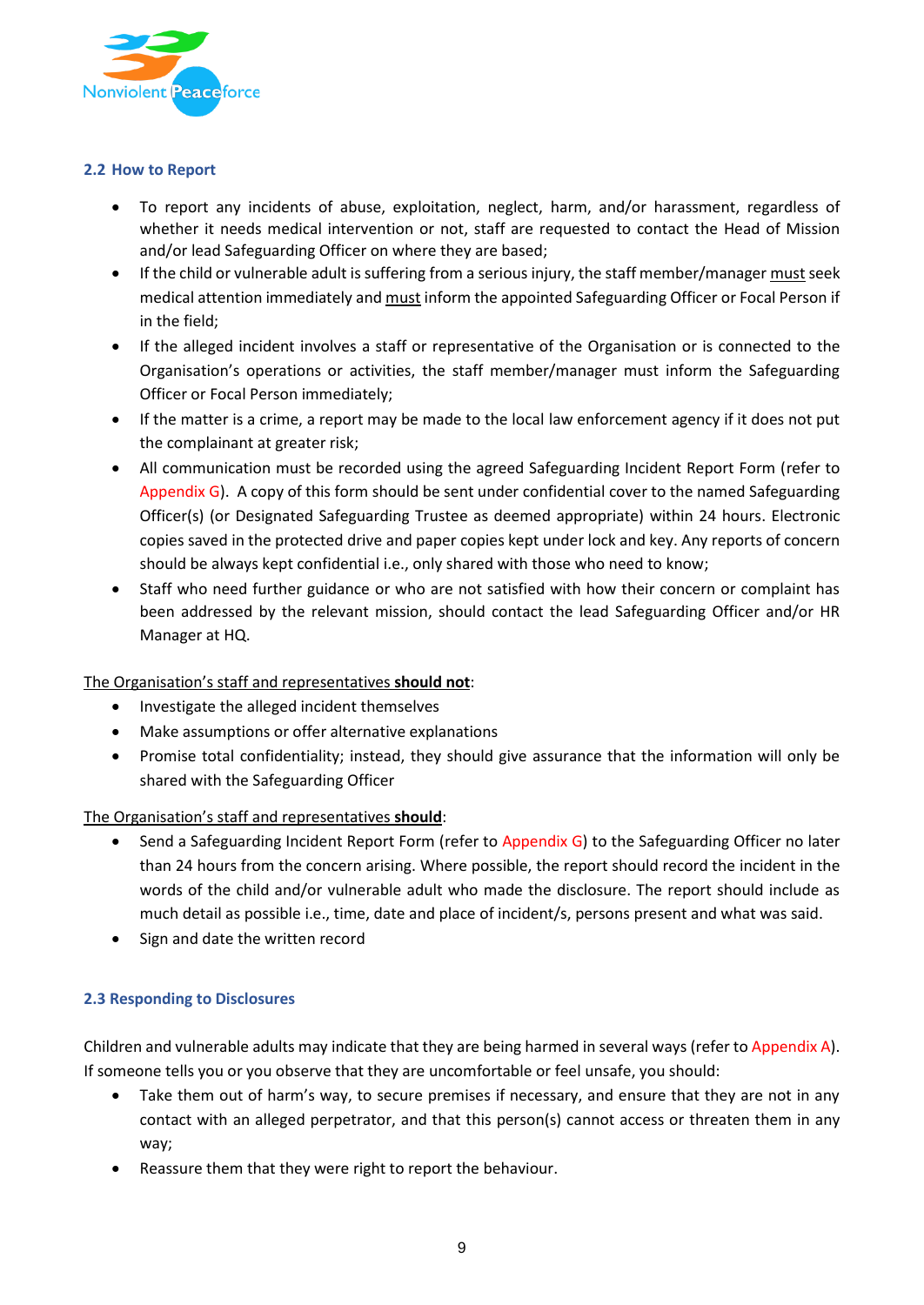

- Listen carefully and ask clarifying questions to ensure you report the incident accurately.
- Do not repeat the same questions back to them, as this may give them the impression that you do not believe them or what is being said.
- Do not promise secrecy. Be open and honest about the fact that you must report the allegation to the Safeguarding Officer.
- Ensure that the physical safety and psychological well-being of the child or vulnerable adult are secured. This may include referring them for medical treatment or to counselling services if available. (Consent may need to be sought to do this as appropriate).
- Do not allow personal doubts to prevent you from reporting an allegation.
- Explain to the child or vulnerable adult what you are going to do and what will happen next that may be within your knowledge. The Organisation should keep the complainant(s) informed of the process without breaching confidentiality.

**Note:** A failure by any staff member, representative, or partner to report a safeguarding concern in accordance with this Policy and Procedures is a disciplinary matter. The Organisation views the safety of children and vulnerable adults as paramount. It is always better for staff and representatives to report even if they are uncertain. No member of staff or volunteer should allow safeguarding concerns to go unreported internally, even if the concern is based on unverified information or inconclusive evidence. Reports should also be made directly to the Safeguarding Officer(s) or the Designated Safeguarding Board member/Committee (if deemed appropriate).

#### **2.4 Next steps**

If a concern of any harm has arisen, the Safeguarding Officer(s) will convene an internal consultation with the designated Safeguarding Board member and other persons who need to know, to make decisions as to next steps.

This may involve:

- Undertaking of any risk assessment and making further inquiries
- Reporting to local law enforcement and or national authorities or any other external bodies if the matter is deemed to be criminal as required under the law
- Informing institutional donors or funders on the outcome of an investigation and the steps taken
- Providing a referral to support services to the survivor(s), witnesses, and their families
- Monitoring the progress of further inquiries and provide on-going guidance as appropriate
- Liaising with senior managers if an internal investigation is going to take place
- Liaising with senior managers and the communications manager to prepare a press release if necessary, as part of the Crisis Communications Plan
- Holding all records and information regarding safeguarding concerns per relevant Data Protection laws
- Ensuring a timely resolution of the concern raised and, in any event, no later than three weeks from the date the report was made, unless there were good reasons for a delay
- Ensuring that all relevant records are kept on the case. A confidential register of safeguarding concerns reported must be kept by the Safeguarding Officer(s), which clearly outlines all actions taken by them,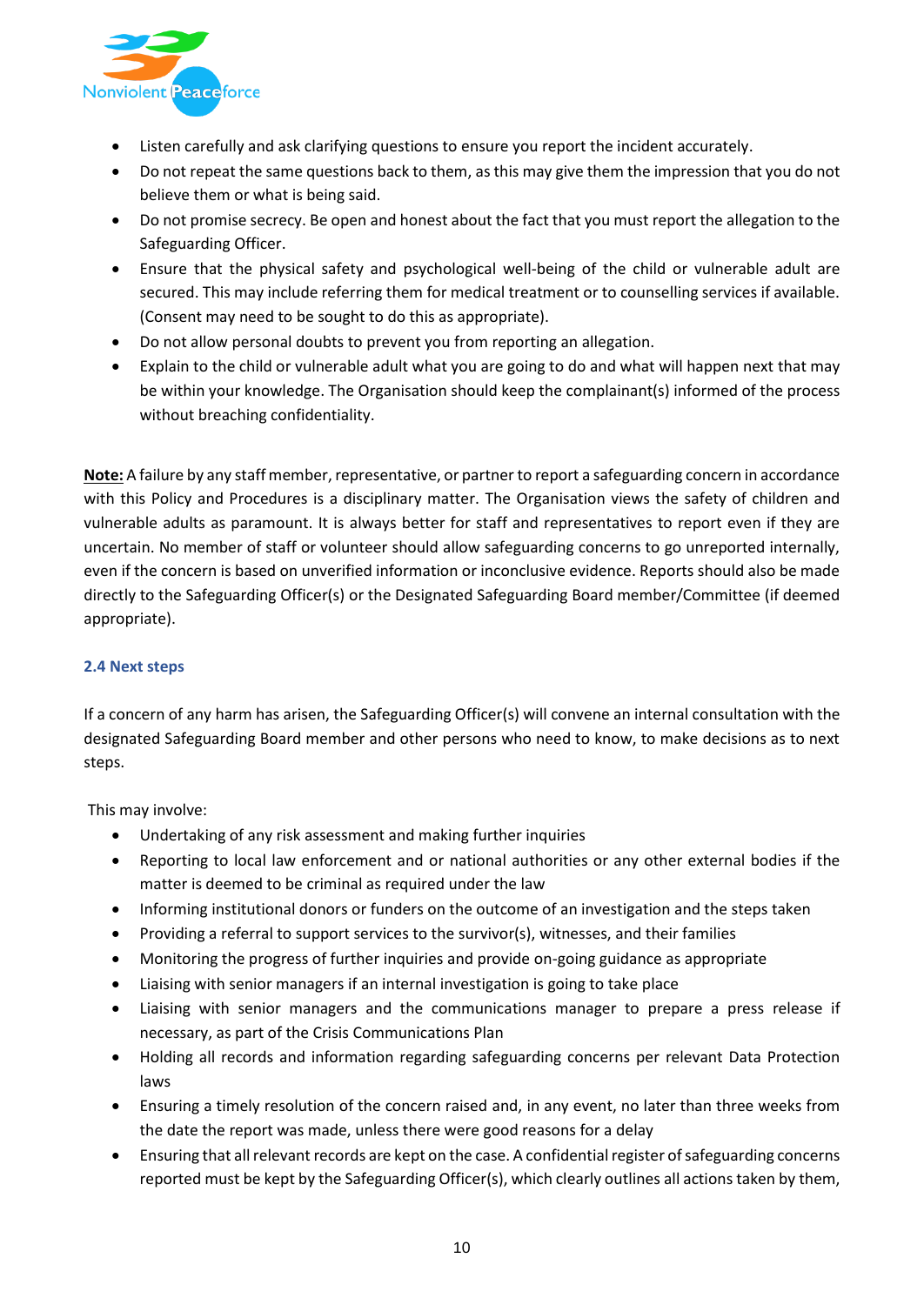

the Organisation, and any communication with external agencies

• It is also important that while responding to an allegation, attention must be paid to the emotional impact the allegation may have on the alleged complainant, the alleged perpetrator, other staff members or representatives. All parties should be supported appropriately and provided access to counselling services.

#### **2.5 Internal Investigations**

- If the initial clarification process indicates an investigation is required, the Safeguarding Officer will appoint an Investigation Manager or take on the role of an Investigation Manager.
- The Investigation Manager will identify and appoint an investigation team (usually a team of 2 or 3 i.e., 1 independent lead investigator and 1 co-investigator) subject to national laws or policies in that jurisdiction.
- The Investigation Team will be convened to carry out an investigation based on the initial Incident Report and investigate breaches to the Safeguarding Code of Conduct and other organisational or corporate policies. The Investigation Team will produce an Investigation Report which may determine the next course of action for the Organisation.
- If the alleged incident involves a paid staff member that individual may be suspended with full pay pending completion of the investigation, again subject to the Organisation's HR policy, national law and/or policy.
- All investigations must be completed in a timely and fair way to avoid delay and unnecessary distress. Even if the person(s) involved resigns or leaves during this time, the full investigation must be concluded. NP will record the conclusion of the investigation results in the person(s) involved personnel files.
- If a criminal investigation is carried out by law enforcement, the Organisation should not carry out a parallel investigation to avoid duplication of interviews and possible tainting of evidence. However, it should carry out a confidential review of its policies, procedures, and practice to ensure that such safeguarding incidents are prevented from arising again.

#### **2.6 Outcomes of Internal Investigation**

If the allegations are substantiated based on the investigation, immediate disciplinary action will take place based on the Organisation's HR Manual. This may include but not limited to:

- Disciplinary action which could include immediate dismissal
- Repatriation to the country of origin at employee cost
- Suspension or termination of partnership, relationship, engagement, or contractual agreement with implementing partners
- Withdrawal of funding/support

Those involved will be notified of the outcome of the investigation within 14 days of the investigation's conclusion. Any concerns raised and next steps taken will be recorded by the Safeguarding Officer in the Register of Safeguarding Incidents, as will any outcomes of the investigations, subsequent actions, and learning.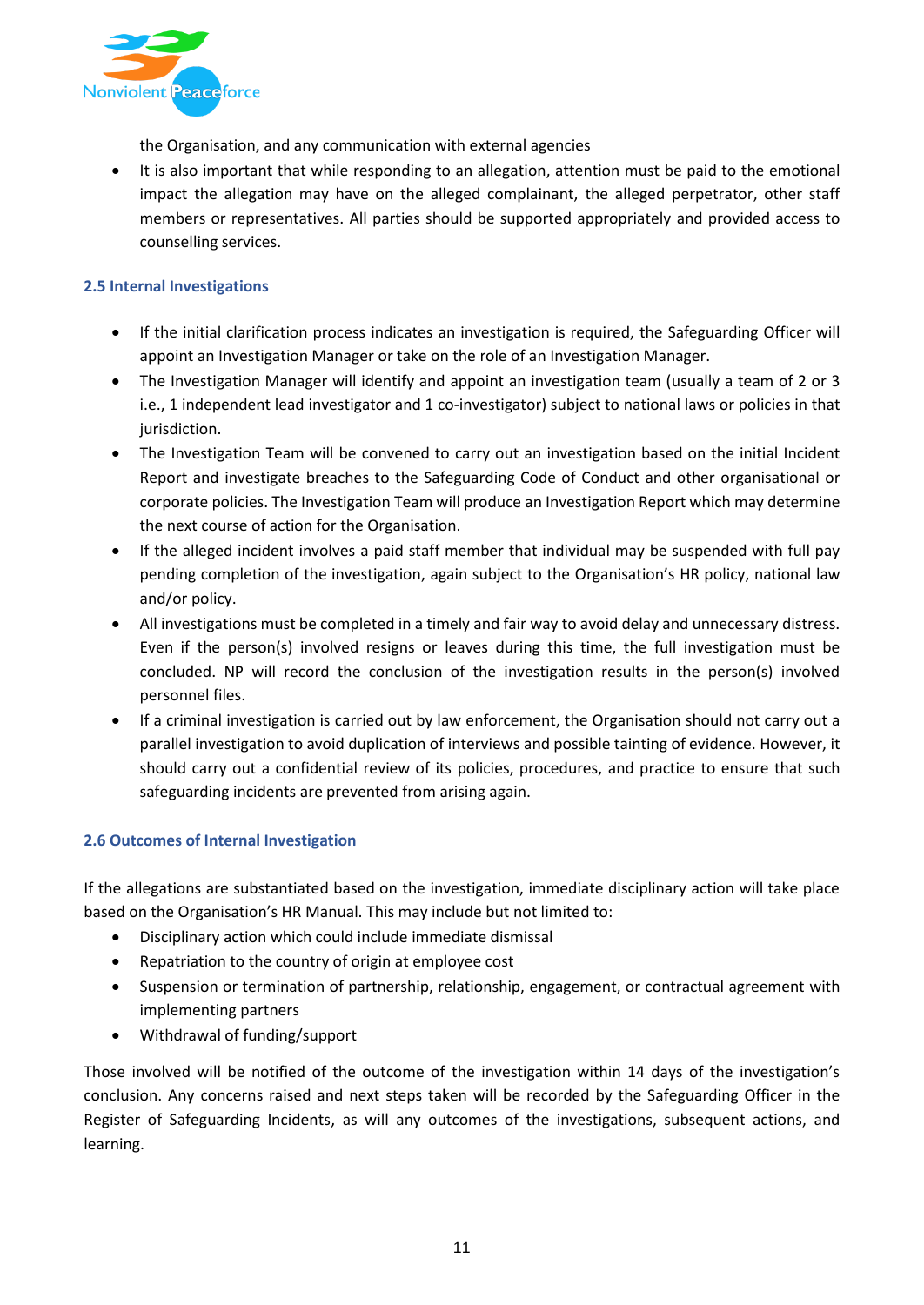

# <span id="page-12-0"></span>3. Safeguarding of Children and Vulnerable Adults in Programmes

- All Safeguarding Focal Persons (FP) who are based within projects in-country are to map and compile a list of recommended local agencies that deal with protection issues where complainants can be referred. These may include local law enforcement, social services, emergency medical helplines, sexual and reproductive health clinics, counsellors, psychologists, and paediatricians. This list of agencies should be part of all programme plans and displayed together with the contact details of the project-level FPs. It should be updated regularly to ensure that details stay current.
- A simplified flowchart on reporting suspected abuse is to be displayed at the Organisation project offices in-country. It must include how to report concerns raised by staff, representatives, partners, beneficiaries and/or community members (refer to Appendix H).
- Accountability to children, vulnerable people, and communities, in which the Organisation works in is an essential component of this Policy and good programming. The Organisation will provide accessible and context-specific ways, in which children and vulnerable people can raise concerns or complaints. This includes:
	- $\circ$  Involving children and vulnerable adults in the design of these mechanisms to make sure they are appropriate to age, gender, and local culture, as well as being accessible.
	- o Informing children and families in a context-specific way the requirements of this Safeguarding Policy and expected behaviour of staff and representatives under the Code of Conduct.
	- o Providing the work-related contact details of Safeguarding Focal Persons to whom concerns can be raised, the Safeguarding Officers in Head office and access to the Designated Safeguarding Board member.
	- o Provision of complaint boxes, confidential sessions, hotlines, confidential email addresses and safe areas for children and vulnerable adults to access.

# <span id="page-12-1"></span>4. Marketing, Communications and Fundraising

The Organisation has a duty of care to the people and communities it works with and always must put their interests first. Any depiction of children or vulnerable adults, in words or images, must protect their identity, preserve their dignity, and be accurate, balanced, and fair. The following is a guideline on how to safeguard children and vulnerable adults from risk of harm:

1) Written informed consent—before photographs of children or vulnerable adults are taken and images used for publicity, fundraising or marketing purposes, informed consent must be obtained and documented on a Consent Form. In the case of children under 14 years of age, permission from their parent or guardian must be obtained. For those between the ages of 14 and below the age of 18, their consent, as well as those of their parents/guardians, should be obtained. Signed informed consent forms should subsequently be filed in a secure location with the Communications Department only to be accessed by them (refer to Consent Form in Appendix I).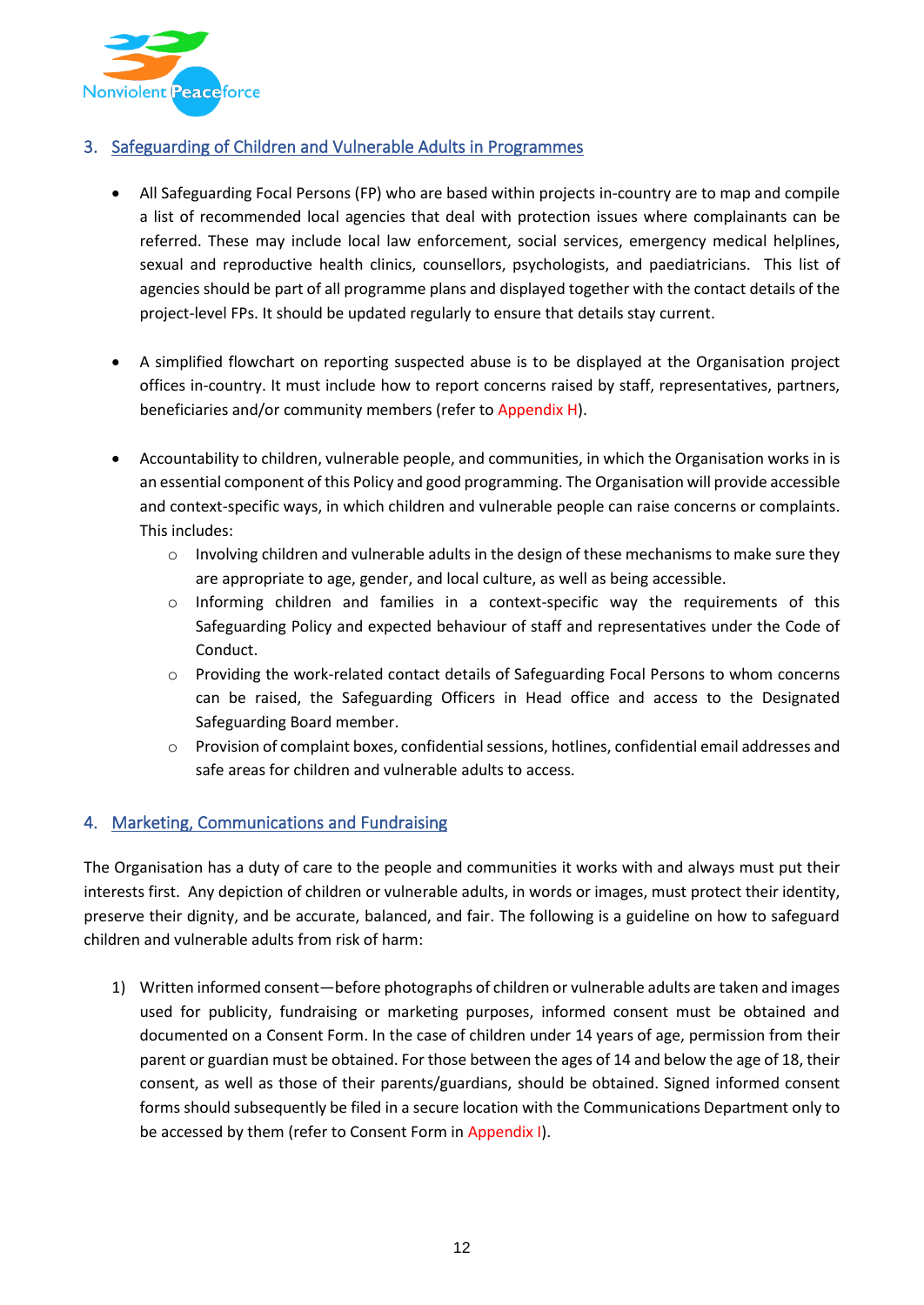

- 2) Portrayals of children and vulnerable adults must be accurate and balanced, with an emphasis on preserving their dignity. They should not be portrayed as passive complainants.
- 3) The names of children should always be anonymised. The names of vulnerable adults should also be anonymised to protect their identity unless they have explicitly stated a preference to be identified and indicated this on the signed consent form. The matter should be risk assessed by the communications lead within the Organisation while exercising its duty of care with advice from the Safeguarding Lead.
- 4) No personal information that could put a child or vulnerable adult at risk of harm should be posted on the Organisation's website or published in public-facing literature.
- 5) Children and vulnerable adults should always be appropriately clothed (no partial or full nudity), and photos should not be sexually provocative.
- 6) Third parties requesting the use of visuals or other materials belonging to the Organisation should be required to agree to safeguarding conditions regarding the proper use of the materials. Wherever possible images should be accompanied by captions that are relevant to the image.
- 7) Any media personnel, journalist or photographer gaining access to children and vulnerable adults at projects supported by the Organisation must be fully briefed by a Safeguarding Focal Point before the trip, provide clear police check and sign this Policy and Code of Conduct before the trip.

#### <span id="page-13-0"></span>5. Policy Implementation and Quality Assurance

- 1) The Safeguarding Policy will be reviewed every two years and updated incorporating any changes to the evolving context, donor requirements, Swiss, local, or international legislation or guidance and international standards, or recommendations from lessons learnt. Procedures can be updated more frequently to ensure high standards in practice.
- 2) The Safeguarding Officer(s) and Human Resources will maintain secure records on the number of allegations against any member of staff or representatives, along with the outcome of any investigations into their conduct in the Safeguarding Register. HR will also maintain records of all the staff and representatives who have attended training on safeguarding.
- 3) The Organisation will have one or two Safeguarding Officers at the senior leadership level and a minimum of one in-country Safeguarding Focal Person. These staff members will have received training in organizational safeguarding and are responsible for implementation, monitoring, recording, and review of this Safeguarding Policy. They will support and supervise in-country Safeguarding Focal Persons. See Appendix J for Job Descriptions of Safeguarding Personnel.
- 4) At the Board level, the Organisation will designate a Safeguarding and Accountability Board Committee that who will oversee safeguarding matters and will regularly inform the Board. Safeguarding will be a mandatory and regular agenda item for the Board. An analysis of lessons learnt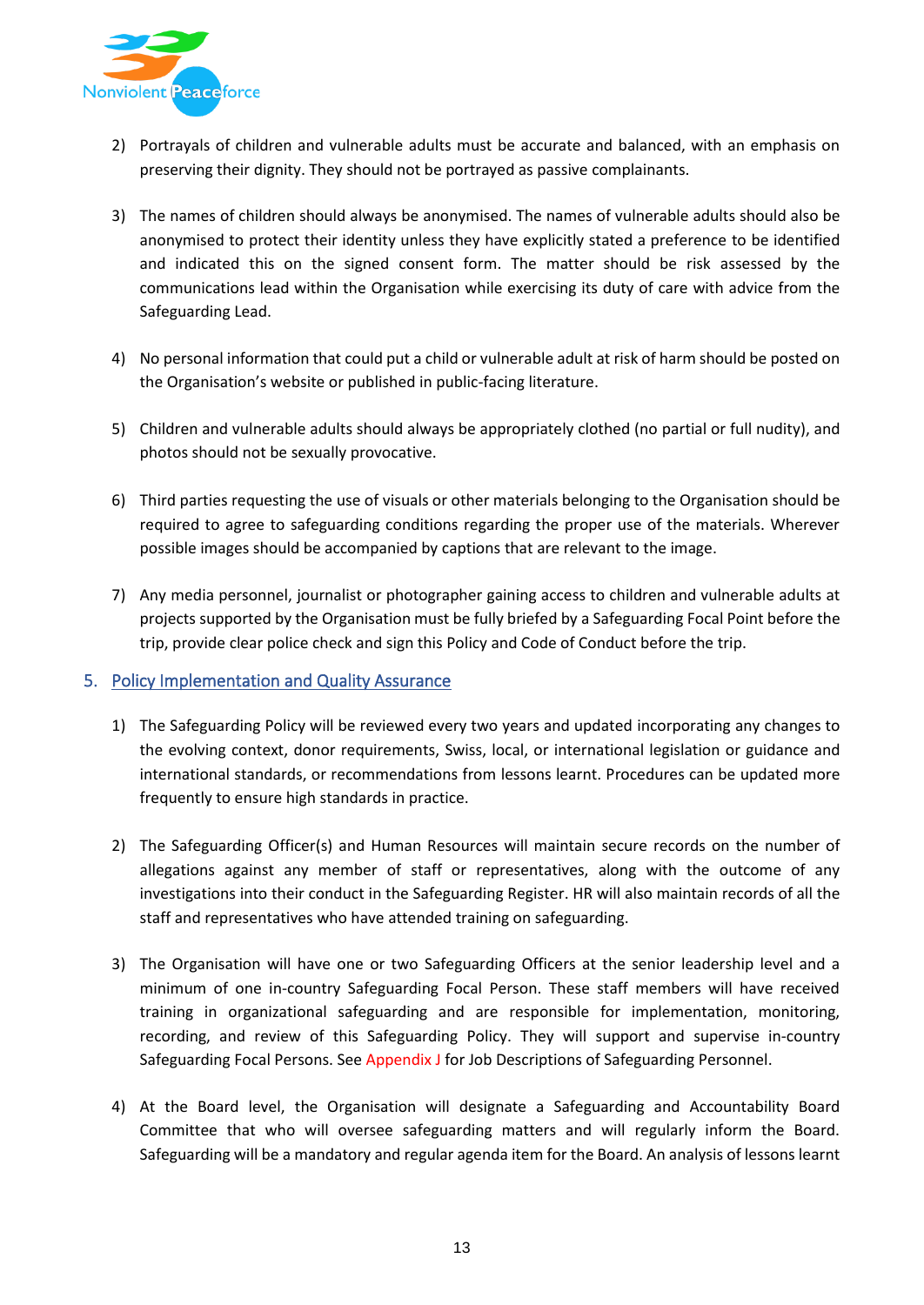

and recommendations arising will be incorporated back into policy, procedures, and practice to prevent any further abuse and exploitation of children and vulnerable adults.

- 5) NP's commitment to Safeguarding is to be included and discussed in team meetings (within confidential guidelines), one-on-one supervisory discussions, and performance appraisals.
- 6) Safeguarding should be incorporated into regular internal and external programme and organizational evaluations and assessments.

# <span id="page-14-0"></span>Appendix A – General Definitions of Abuse, Exploitation and Neglect

- **1. Abuse, Exploitation and Neglect:** All forms of actions or inaction that result in harm (or risk of harm), injury, or death of children or a vulnerable adult by another in a position of responsibility, trust, authority, or power.
- **2. Physical Abuse** results in actual or potential physical harm from an interaction or lack of interaction. There may be single or repeated incidents. Examples include smacking, hitting, shaking, poisoning, burning, drowning, or suffocating, or deliberately making a someone ill.
- **3. Sexual Abuse** is the involvement of a child or vulnerable adult in sexual activity that he or she does not fully comprehend, is unable to give informed consent to, or for which the child or vulnerable adult is not developmentally prepared and cannot give consent, or that violates the laws or social taboos of society. The activity is intended to gratify the needs of the perpetrator. It includes being touched inappropriately; being forced to look at sexual pictures or videos; being forced to watch someone do something sexual; being forced to make sexually explicit pictures or videos and have them shared through technology; made to do something sexual to someone that may feel uncomfortable or wrong. Perpetrators may sexually groom children or vulnerable adults by enlisting the trust of caregivers to enable easy access to the child or vulnerable adult.
- **4. Emotional Abuse** includes the failure to provide a developmentally appropriate, supportive environment, including the availability of a primary attachment figure so that the child or vulnerable adult can develop a stable and full range of emotional and social competencies. Acts of emotional abuse may include restriction of movement, patterns of belittling, denigrating, scapegoating, threatening, scaring, discriminating, ridiculing, or other non-physical forms of hostile or rejecting treatment.
- **5. Sexual or Commercial Exploitation** includes using children or vulnerable adults to work or perform other activities for the benefit of others where the perpetrator profits monetarily, socially, politically, or in other ways where there is an exchange of gifts, cash, or in kind. This includes, but is not limited to, child labour, forced recruitment into armed groups, prostitution, trafficking, and pornography. These activities will risk the physical or mental health, education (e.g., depriving them of schooling or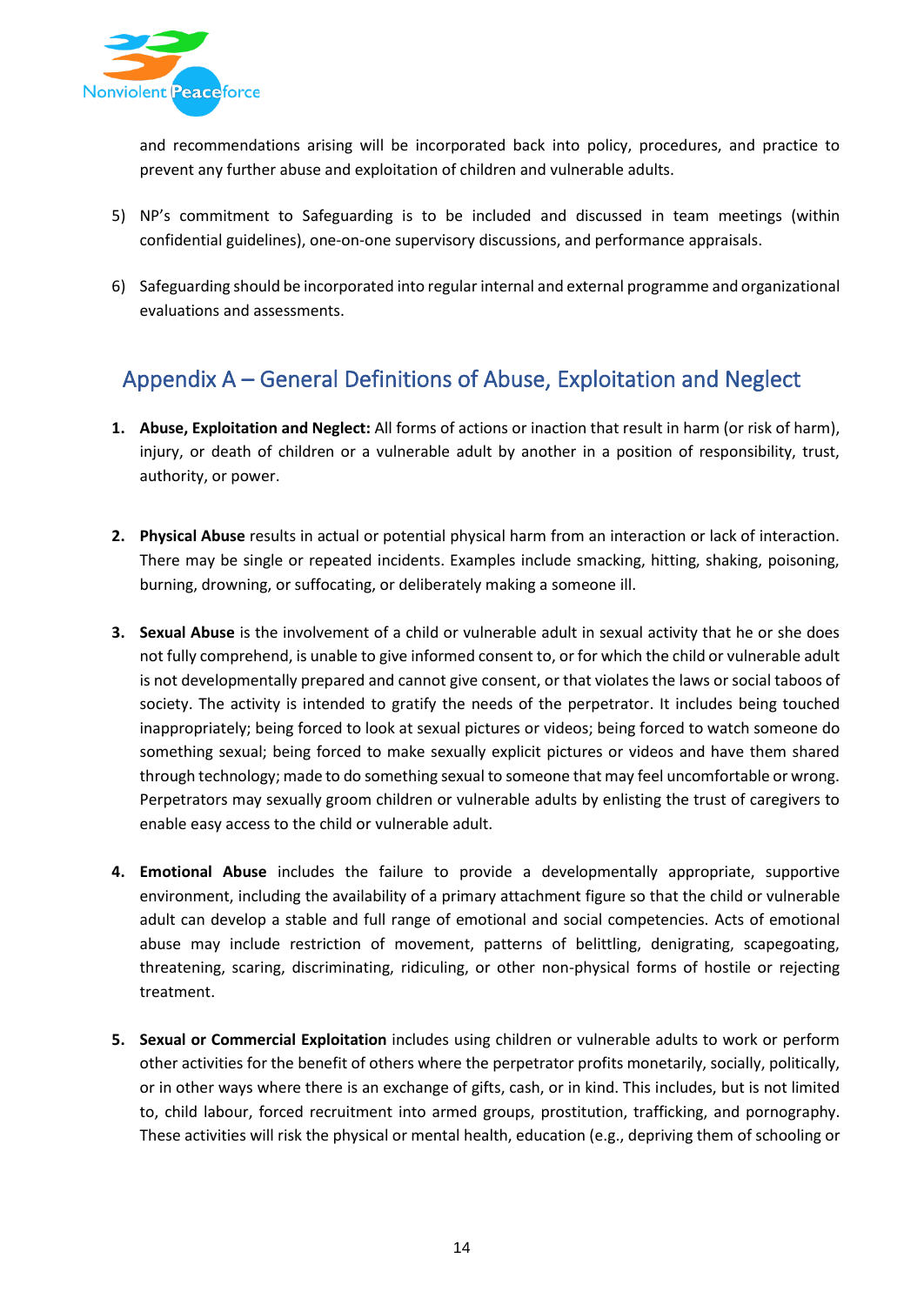

combining school with long hours at work in the case of children), moral, or social-emotional development (e.g., early or forced marriage).

- **6. Neglect or Negligent Treatment** is the inattention or omission on the part of the caregiver to provide for the development of the child or vulnerable adult in all spheres such as health, education, emotional development, nutrition, shelter, and safe living conditions. This includes the failure to properly protect children and vulnerable adults from harm as much as is feasible.
- **7. Traditional Harmful Practices** are practices based on cultural beliefs and values that have harmful consequences to children or vulnerable adults (e.g., early or forced marriage, female genital mutilation).
- **8. Spiritual Abuse** using text from spiritual books or quoting scripture as an excuse to perpetrate abuse and violence or to instil fear in children and vulnerable adults.
- **9. Modern Slavery** includes the crimes of human trafficking, slavery, and slavery-like practices such as servitude, forced labour, forced and/or early marriage, the sale and exploitation of children and vulnerable adults, and debt bondage.<sup>4</sup>
- **10. Financial and Material Abuse** includes theft, fraud, exploitation, and pressure in connection to wills, property, inheritance, and financial transactions, or inciting a child or vulnerable adult to do any of these things on another individual's behalf; it may also involve the misuse or misappropriation of property, possessions, and benefits belonging to children or vulnerable adults.
- **11. Domestic Abuse or Intimate Partner Violence** is any incident or pattern of incidents of controlling, coercive, or threatening behaviour, violence, or abuse of adults, by intimate partners, previous intimate partners, or family members regardless of gender or sexuality.<sup>5</sup>
- **12. Bullying** is behaviour directed either against an individual or a group of individuals that creates a threatening or intimidating environment undermining the confidence and self-esteem of the recipient(s). It could be body-shaming and/or an abuse or misuse of power that humiliates or injures the recipient(s).
- **13. Harassment** means unwelcome verbal, non-verbal or physical conduct, that is related to a person's characteristics, whether they are actual or perceived, which include: age, disability, gender, gender reassignment, marriage and civil partnership, pregnancy and maternity, race, religion or belief, sex, and sexual orientation
- **14. Sexual harassment** Any unwelcome sexual advance, request for sexual favour, verbal or physical conduct or gesture of a sexual nature, or any other behaviour of a sexual nature that might reasonably be expected or be perceived to cause offence or humiliation to another. Sexual harassment is particularly serious when it interferes with work, is made a condition of employment, or creates an

<sup>4</sup> Refer to UK's Modern Slavery Act, 201[5 http://www.legislation.gov.uk/ukpga/2015/30/contents/enacted](http://www.legislation.gov.uk/ukpga/2015/30/contents/enacted)

<sup>5</sup> Home Office Guidance: Domestic Violence and Abuse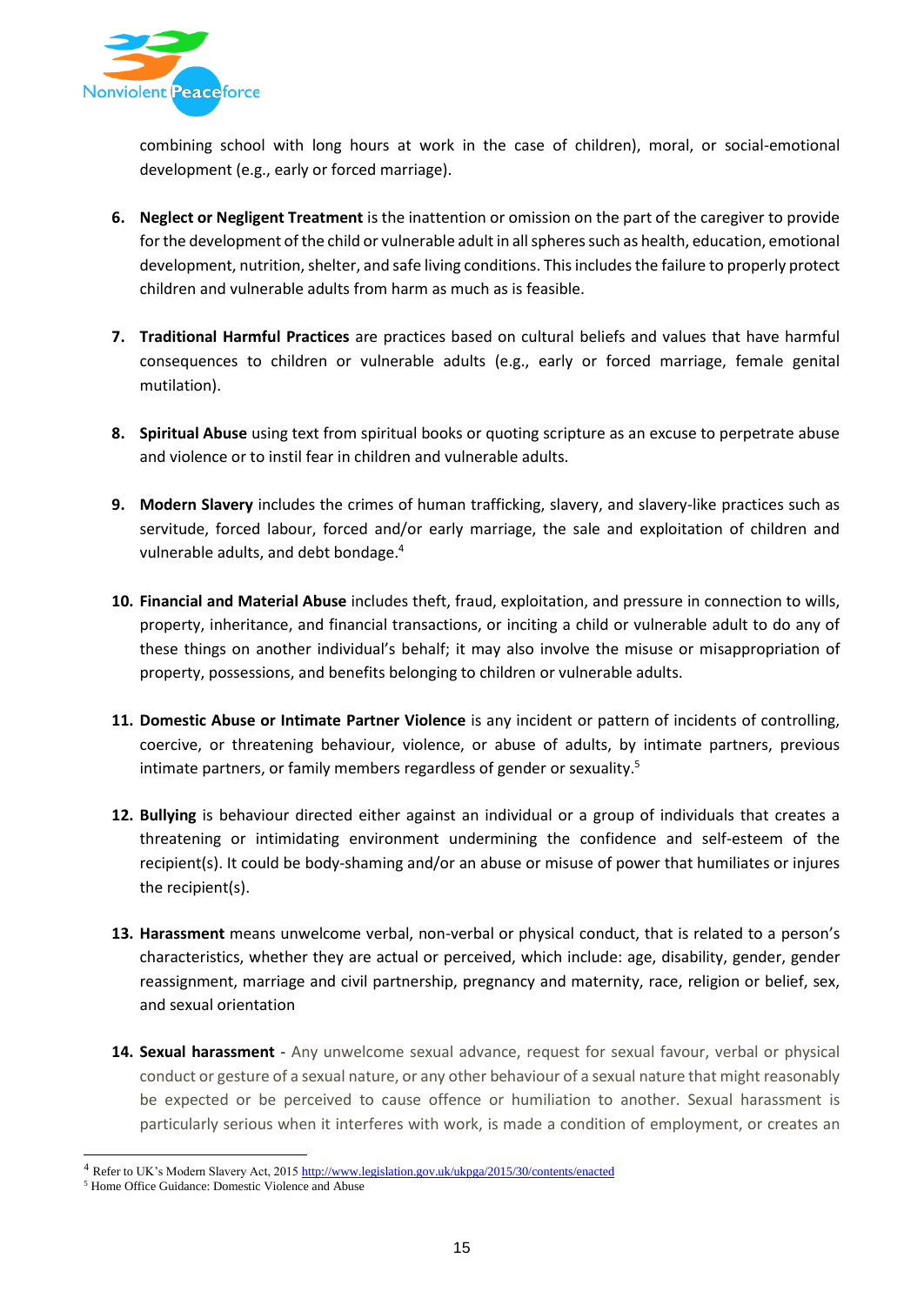

intimidating, hostile or offensive environment. Sexual harassment may be unintentional and may occur outside the workplace and/or outside working hours. While typically involving a pattern of behaviour, it can take the form of a single incident. Sexual harassment may occur between or amongst persons of the opposite or same sex.

- **15. Any Misuse of Power**, authority, or position concerning a child or vulnerable adult not covered above.
- **16. Survivor/Complainant** The person who has been abused or exploited. The term 'survivor' is often used in preference to 'victim' as it implies strength, resilience, and the capacity to survive, however, it is the individual's choice how they wish to identify themselves.

# Appendix B – Safeguarding Policy Code of Conduct

<span id="page-16-0"></span>This Code of Conduct (CoC) which applies always is consistent with the Inter-agency Standing Committee (IASC) Task Force on Protection from Sexual Exploitation and Abuse<sup>6</sup> and covers the prevention and protection of children and vulnerable adults from all forms of abuse, particularly sexual exploitation and abuse based on the following principles:

- 1. Sexual exploitation and abuse by the Organisation's staff or representatives constitute acts of gross misconduct and are therefore grounds for termination of employment;
- 2. Sexual activity with children (persons under the age of 18) is prohibited regardless of the age of majority or age of consent locally. Mistaken belief in the age of a child is not a defence;
- 3. Exchange of money, employment, goods, or services for sex, including sexual favours or other forms of humiliating, degrading, or exploitative behaviour is prohibited. This includes the exchange of assistance that is due to participants;
- 4. Sexual or intimate relationships between staff or representatives and those receiving a benefit from the NP programme are prohibited, as they are based on inherently unequal power dynamics. Such relationships undermine the credibility and integrity of development work;
- 5. Consensual intimate or personal relationships between members of staff or volunteers are not prohibited but must be disclosed to the HR Manager. To prevent potential abuse of power or perceived or real conflict of interest, managers and supervisors should recognise that such relationships are not appropriate where one person manages, reviews, or takes administrative decisions concerning the other person, is subordinate to the other person in the same line of reporting/authority, or is in a position in which some other conflict of interest may arise.
	- a. Such relationships may, among others, have negative repercussions on the morale of the work environment and lead to allegations of favouritism. They may also lead to complaints of sexual harassment if the relationship sours and the subordinate person alleges that they were coerced into the relationship.
	- b. The parties to any such relationship must disclose in writing to the Human Resources Manager and may consult the Safeguarding and Accountability Committee for advice. Both parties will confirm they are aware of the organisation's safeguarding, sexual harassment, and discrimination

<sup>6</sup> <https://interagencystandingcommittee.org/inter-agency-standing-committee/iasc-six-core-principles-relating-sexual-exploitation-and-abuse> (Amended in Sept 2019)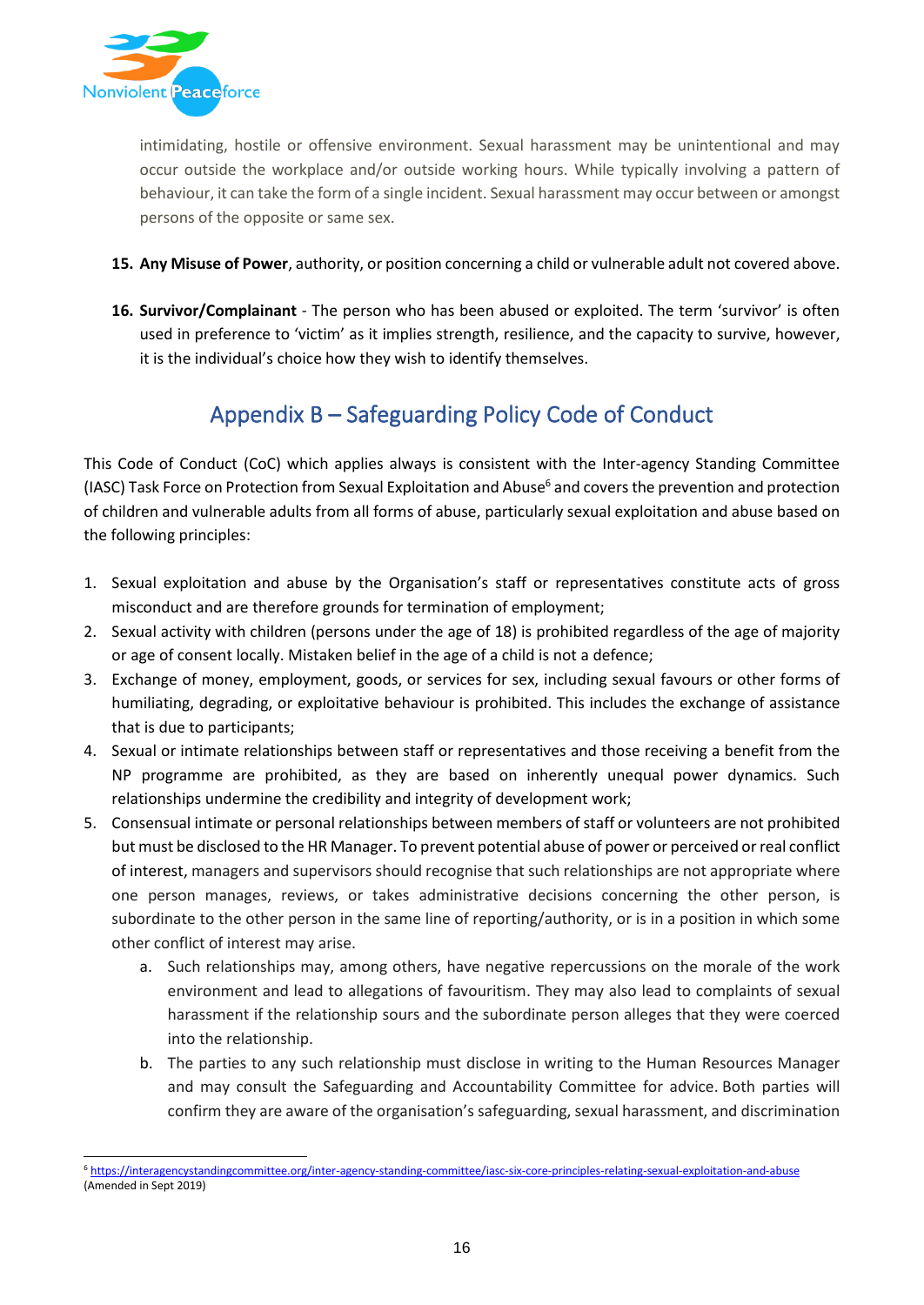

policies.

- c. The failure of a manager or supervisor to address any known or reasonably suspected act of prohibited conduct may result in the imposition of appropriate administrative or disciplinary measures on the manager or supervisor.
- 6. Where a member of staff or representative develops serious concerns or suspicions regarding sexual abuse, exploitation, or harassment by a fellow worker, whether in the same organisation or not, s/he must report such concerns via established reporting mechanisms; and
- 7. Staff and representatives are obliged to create and maintain an environment that prevents sexual exploitation and abuse and promotes the implementation of this Code of Conduct. Managers at all levels have responsibilities to support and develop systems that maintain this environment.

It is a mandatory requirement that all the Organisation's staff (paid or unpaid), and students, interpreters, volunteers, ambassadors, consultants, visitors, contractors, advisors, directors, trustees, donors/funders, and partners (referred to as "staff and representatives") always abide by the Safeguarding Policy and Code of Conduct.

Any form of unacceptable behaviour towards children and vulnerable adults, particularly those who benefit from the Organisation's services or support, will constitute a breach to this Code of Conduct and will be considered gross misconduct. All concerns must be reported to the Organisation's Safeguarding Officer(s) or Safeguarding Focal Persons so that concerns are responded to appropriately and swiftly, including carrying out an investigation and taking follow-up action. In all circumstances, the best interest of the complainant/survivor will be of paramount consideration when decisions are taken.

Staff and representatives who undertake activities must adhere to this Safeguarding Policy, Code of Conduct, and these procedures always and create a culture of openness, transparency, respect, and safety where managers have particular responsibilities.

#### **Recruitment and Onboarding**

- You must disclose any criminal record, caution, reprimand, warning or other relevant information on the self-disclosure form, whether received before or during the course of your work or association with the Organisation, as well as changes in circumstances. This requirement is in addition to any other published requirement for disclosure as part of your work or association with the Organisation or a former organisation or agency you may be (or have been) attached to.
- You must attend mandatory safeguarding training within the first two weeks of beginning your relationship with the Organisation in whatever capacity and must attend mandatory safeguarding training annually thereafter.

#### **Risk assessments**

- The Organisation must undertake a risk assessment before carrying out any project involving children and vulnerable adults and must provide a safe and conducive environment for all activities.
- You must be aware and recognize power imbalance between yourself and other members of staff, representatives, and beneficiaries therefore authority must be exercised in an accountable and transparent way.
- You must always wear appropriate identification (with photo) when having direct contact with children and vulnerable adults.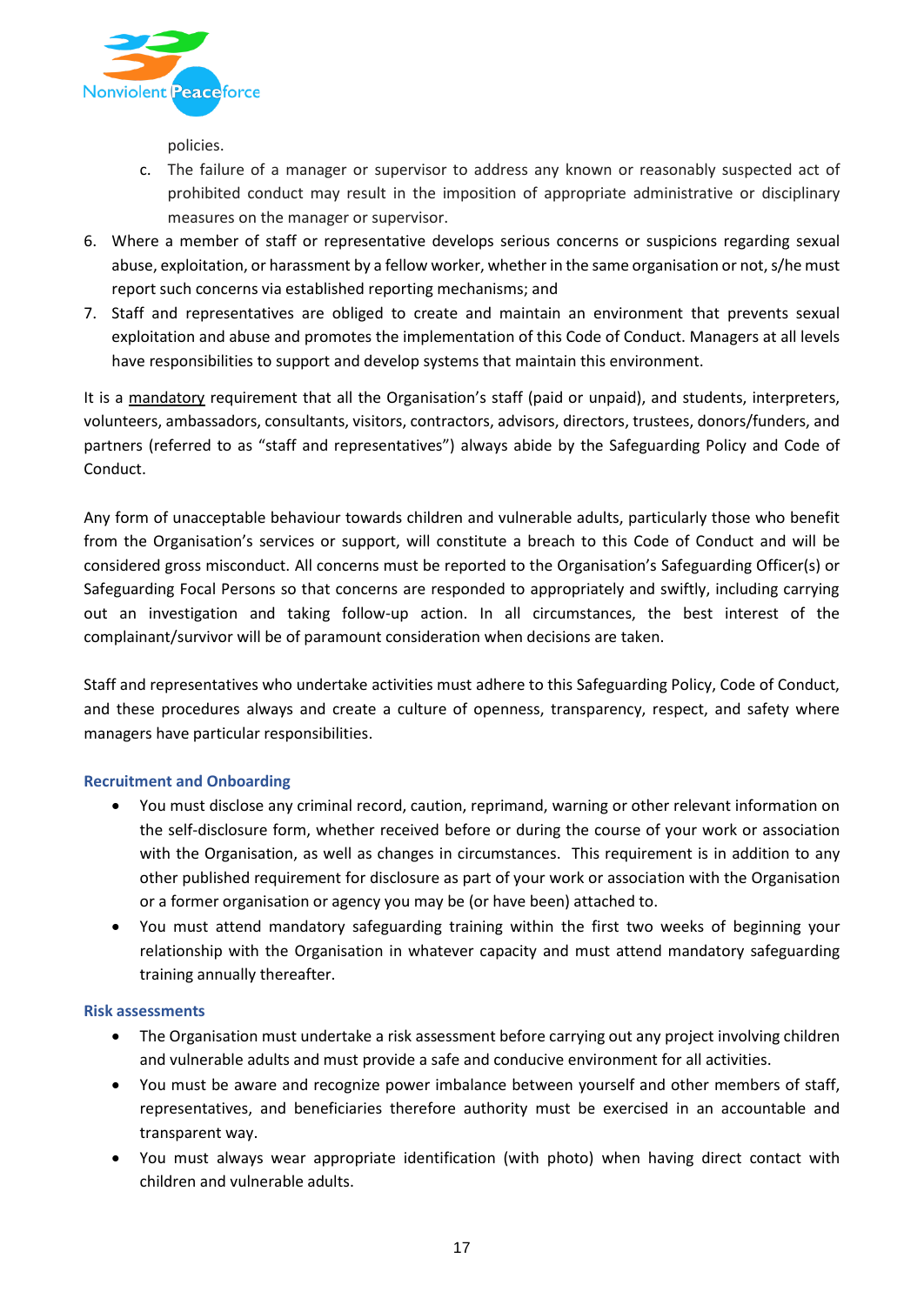

#### **Report**

• You must report any incidents or concerns that cause you to believe that a child or vulnerable adult is, or is likely to be, at risk of harm, abuse, or exploitation.

#### **When in direct or indirect contact with Children and Vulnerable Adults**

- Treat all children and people with respect and never discriminate against or favour any person because of his/her age, gender, status, class, caste, nationality, ethnic or social origin, faith, visual appearance, language ability, sexual orientation or any factor that distinguishes him/her from others.
- Balance the need to respect societal norms of the communities with the responsibility to report abusive cultural practices.
- Work in partnership with colleagues and other agencies to promote and safeguard the welfare of children, vulnerable adults, and people in everything that we do.
- Ensure that, whenever possible, there is more than one adult present during activities with children and vulnerable adults, or they are at least within sight or hearing of others – unless the reason for this has been firmly established and agreed with a manager overseeing the Organisation's activities.
- Develop and keep clear personal boundaries and rules when conducting activities that involve children or vulnerable adults, to keep both them and you safe.
- Ensure that all the Organisation's staff and representatives have received appropriate supervision and support to ensure children and vulnerable adults are always safe.
- Ensure that confidential information concerning children, families, and communities is not shared inappropriately on social media, or with others, except through formal safeguarding reporting processes with full informed consent.

**Staff and representatives of the Organisation should not behave in an abusive or exploitative manner by exerting power and authority over children or vulnerable adults or by creating an unsafe environment. This includes:** 

#### **Never engage in any sexual activity with children or vulnerable adults**

- You must never engage in any sexual activity with children (persons under the age of 18) or vulnerable adults. Mistaken belief in the age of a child is not a defence.
- You must never engage in or attempt to engage in sexual or inappropriate relationships with children or vulnerable adults for whatever reason, including the use of suggestive conversations, comments, texting, instant messaging, emails, or via social media platforms, as there is an inherently unequal power dynamic. This includes possessing or distributing indecent images of children, vulnerable adults, or others.
- You must never use your status or position to form inappropriate relationships with any child or vulnerable adult, either face-to-face or online, which are of a sexual or exploitative nature, or which may become so.
- You must never communicate with children via social media, emails, or phone unless it is as an agreed part of your work and managers are both informed and able to monitor activity.
- You must never exchange money, job, goods, services, incentives, or aid for sexual favours or subject anyone to any other kind of humiliating, degrading, suggestive, or abusive behaviour.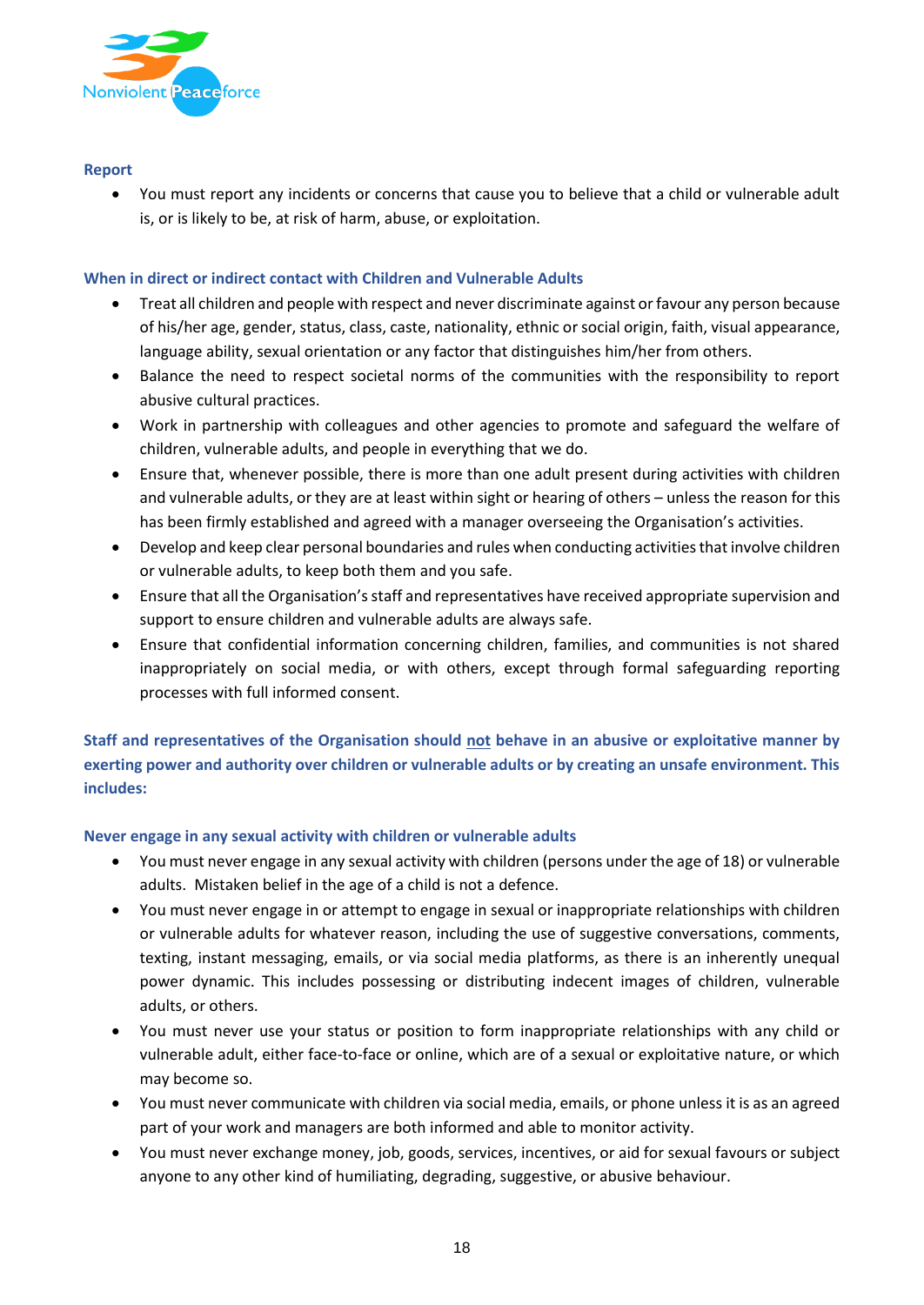

#### **Never engage in any other exploitative behaviour**

- You must never engage or pay a child or vulnerable adult for any service that is not part of an organized and agreed activity.
- You must never use your status or position to intimidate, bully, threaten, discriminate against, embarrass, shame, humiliate, coerce, or undermine children or vulnerable adults.
- You must never encourage or assist children or vulnerable adults to break the law in any way.
- You must never engage in any commercially exploitative activities with children or vulnerable adults, including child labour or trafficking.

#### **Never engage in other abusive or negligent behaviour**

- You must never carry out your duties or visit with children and vulnerable adults while under the influence of alcohol, solvents, or drugs. This also includes not smoking in the presence of children during the research of other activities.
- You must never use any sort of physical chastisement/punishment or implements to beat or hit a child or vulnerable adult as a form of discipline or withhold food, water, or other necessities of care.
- You must never take any bribes or rewards to cover up or ignore suspicious activity involving children or vulnerable adults.
- You must never neglect a child or leave a child unsupervised that may put the child at risk of harm or injury.
- You must never carry out harmful traditional practices, such as the early or forced marriage of a child or vulnerable adult.